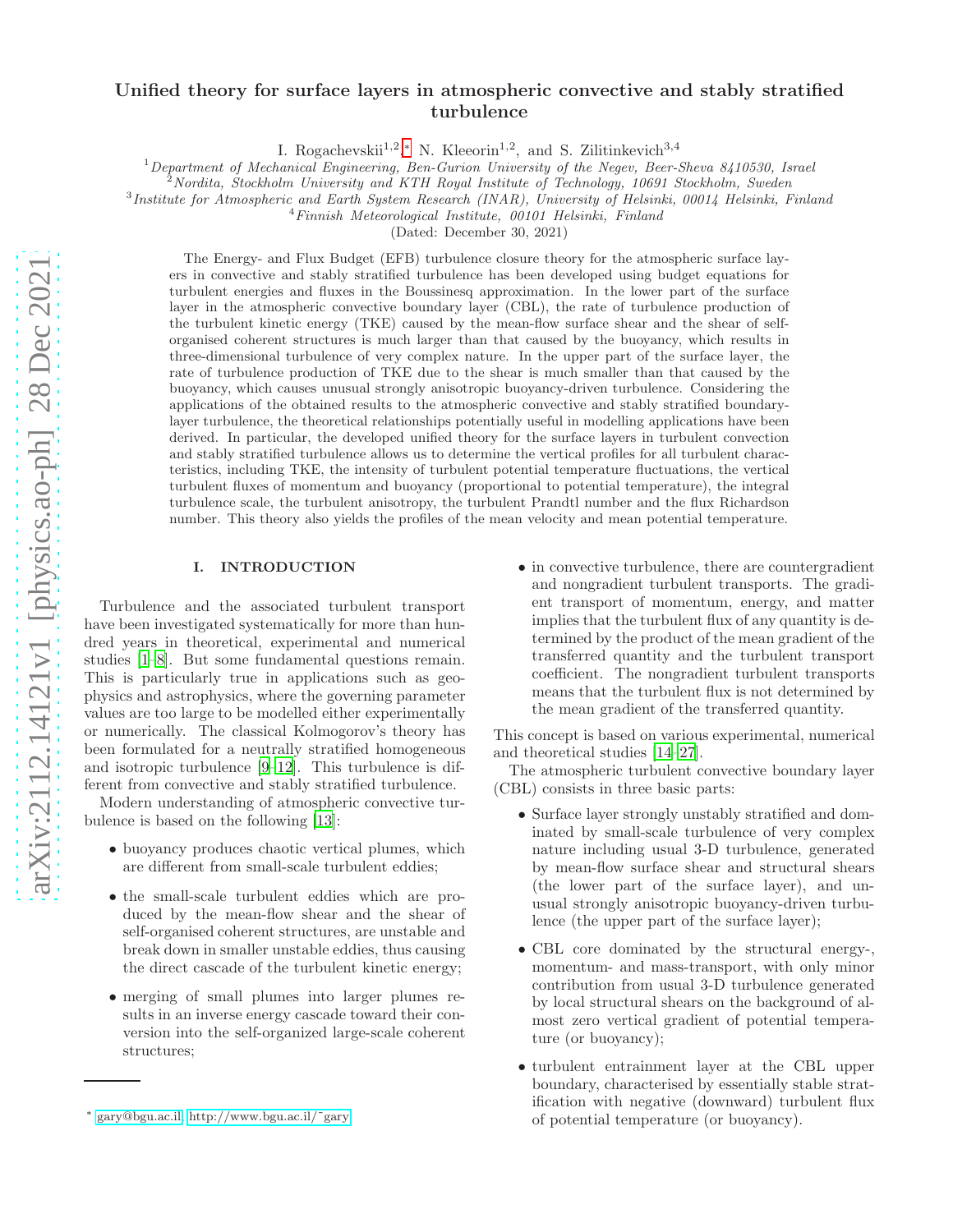The goal of this paper is to develop the Energy and Flux Budget (EFB) turbulence closure for the surface layer in convective and stably stratified turbulence using budget equations for turbulent energies and fluxes. The EFB theory of turbulence closure has been previously developed for stably stratified dry atmospheric flows [\[28](#page-12-1)[–33\]](#page-12-2) and for passive scalar transport in stratified turbulence [\[34\]](#page-12-3). The EFB turbulence closure theory is based on the budget equations for the densities of turbulent kinetic and potential energies, and turbulent fluxes of momentum and heat. In agreement with wide experimental evidence, the EFB theory demonstrates that strong turbulence is maintained by large-scale shear in any stratification, and the "critical Richardson number", treated many years as a threshold between the turbulent and laminar regimes, actually separates two turbulent regimes: the strong turbulence typical of atmospheric boundary layers and the weak three-dimensional turbulence typical of the free atmosphere or deep ocean, and characterized by strong decrease in heat transfer in comparison to momentum transfer. The EFB theory have been verified against scarce data from the atmospheric experiments, direct numerical simulations (DNS), large-eddy simulations (LES) and laboratory experiments relevant to the steady state turbulence regime. Following the EFB closure, other turbulent closure models also do not imply a critical Richardson number [\[35](#page-12-4)[–44](#page-12-5)].

In the present study we develop a unified theory for the surface layers in turbulent convection and stably stratified turbulence which allows us to determine the vertical profiles for all turbulent characteristics. This paper is organized as follows. In Section II we outline the EFB theory for turbulence, where we formulate governing equations for the energy and flux budget turbulence-closure theory for convective and stably stratified turbulence. In Section III we develop an unified theory for surface layers in stratified turbulence considering the steady-state and homogeneous regime of turbulence. In Section IV we consider stably stratified boundary-layer turbulence, and in Section V we study surface layers in turbulent convection. Finally, conclusions are drawn in Section VI.

# II. ENERGY- AND FLUX-BUDGET EQUATIONS AND BASIC ASSUMPTIONS

We consider plain-parallel, unstably and stably stratified dry-air flow and employ the budget equations underlying turbulence-closure theory in the Boussinesq approximation. In what follows we adhere to geophysical approximation, which implies that vertical component of the mean-wind velocity is negligibly small compared to horizontal component, and horizontal gradients of all properties of the mean flow are negligibly small compared to vertical gradients.

In this section we formulate the energy and flux budget (EFB) closure theory based on the budget equations for the density of turbulent kinetic energy, the intensity of potential temperature fluctuations and turbulent fluxes of momentum and heat. In our analysis, we use budget equations for the one-point second moments to develop a mean-field theory. We do not study small-scale structure of turbulence (i.g., higher moments for turbulent quantities and intermittency). In particular, we study large-scale long-term dynamics, i.e., we consider effects in the spatial scales which are much larger than the integral scale of turbulence and in timescales which are much longer than the turbulent timescales.

The budget equations for the density of turbulent kinetic energy (TKE)  $E_{\rm K} = \langle u^2 \rangle / 2$  reads

<span id="page-1-0"></span>
$$
\frac{DE_{\mathrm{K}}}{Dt} + \nabla_z \Phi_{\mathrm{K}} = -\tau_{iz} \nabla_z \overline{U}_i + \beta F_z - \varepsilon_{\mathrm{K}},\qquad(1)
$$

where the first term,  $-\tau_{iz} \nabla_z U_i$ , in the right hand side of Eq. [\(1\)](#page-1-0) is the rate of production of TKE by the vertical gradient of horizontal mean velocity  $\overline{U}(z)$ ,  $D/Dt =$  $\partial/\partial t+\overline{U}\cdot\nabla$  is the convective derivative, and  $\tau_{iz}=\langle u_i u_z\rangle$ with  $i = x, y$  are the off-diagonal components of the Reynolds stress describing the vertical turbulent flux of momentum, the angular brackets imply ensemble averaging. The second term  $\beta F_z$  is vertical turbulent flux of buoyancy,  $\beta = g/T_*$  is the buoyancy parameter, g is the gravity acceleration,  $F_z = \langle u_z \theta \rangle$  is the vertical component of the turbulent flux of potential temperature,  $\Theta = T (P_*/P)^{1-\gamma^{-1}}$  is the potential temperature, T is the fluid temperature with the reference value  $T_*$ , P is the fluid pressure with the reference value  $P_*$  and  $\gamma = c_{\rm p}/c_{\rm v}$  is the specific heat ratio.

The potential temperature  $\Theta = \overline{\Theta} + \theta$  is characterized by the mean potential temperature  $\overline{\Theta}(z)$  and fluctuations  $θ$ , the fluid velocity  $\overline{U} + u$  is characterized by the mean fluid velocity [which generally includes the mean-wind velocity  $\overline{U}^{(w)}(z) = (\overline{U}_x, \overline{U}_y, 0)$  and the local mean velocity  $\overline{U}^{(c)}$  related to the semi-organised coherent structures in the case of CBL, i.e., large-scale convective circulations] and fluctuations  $\mathbf{u} = (u_x, u_y, u_z)$ . In the surface layer the effect of the semi-organised coherent structures can be very small.

The last term,  $\varepsilon_{\mathbf{K}} = \nu \langle (\nabla_j u_i)^2 \rangle$ , in the right hand side of Eq. [\(1\)](#page-1-0) is the dissipation rate of the density of the turbulent kinetic energy, where  $\nu$  is the kinematic viscosity of fluid. The third-order moments  $\Phi_{\rm K}$  =  $\rho_0^{-1} \langle u_z \, p \rangle + (\langle u_z \, \mathbf{u}^2 \rangle - \nu \, \nabla_z \langle \mathbf{u}^2 \rangle)/2$  determines the flux of  $E_{\rm K}$ , where the fluid pressure  $P = P + p$  is characterized by the mean pressure  $\overline{P}$  and fluctuations p, and  $\rho_0$  is the fluid density.

The budget equation for the intensity of potential temperature fluctuations  $E_{\theta} = \langle \theta^2 \rangle / 2$  is

<span id="page-1-1"></span>
$$
\frac{DE_{\theta}}{Dt} + \nabla_z \, \Phi_{\theta} = -F_z \, \nabla_z \overline{\Theta} - \varepsilon_{\theta},\tag{2}
$$

where  $\Phi_{\theta} = (\langle u_z \theta^2 \rangle - \chi \nabla_z \langle \theta^2 \rangle)/2$  describes the flux of  $E_{\theta}$  and  $\varepsilon_{\theta} = \chi \langle (\nabla \theta)^2 \rangle$  is the dissipation rate of the intensity of potential temperature fluctuations  $E_{\theta}$ , and  $\chi$ is the molecular temperature diffusivity.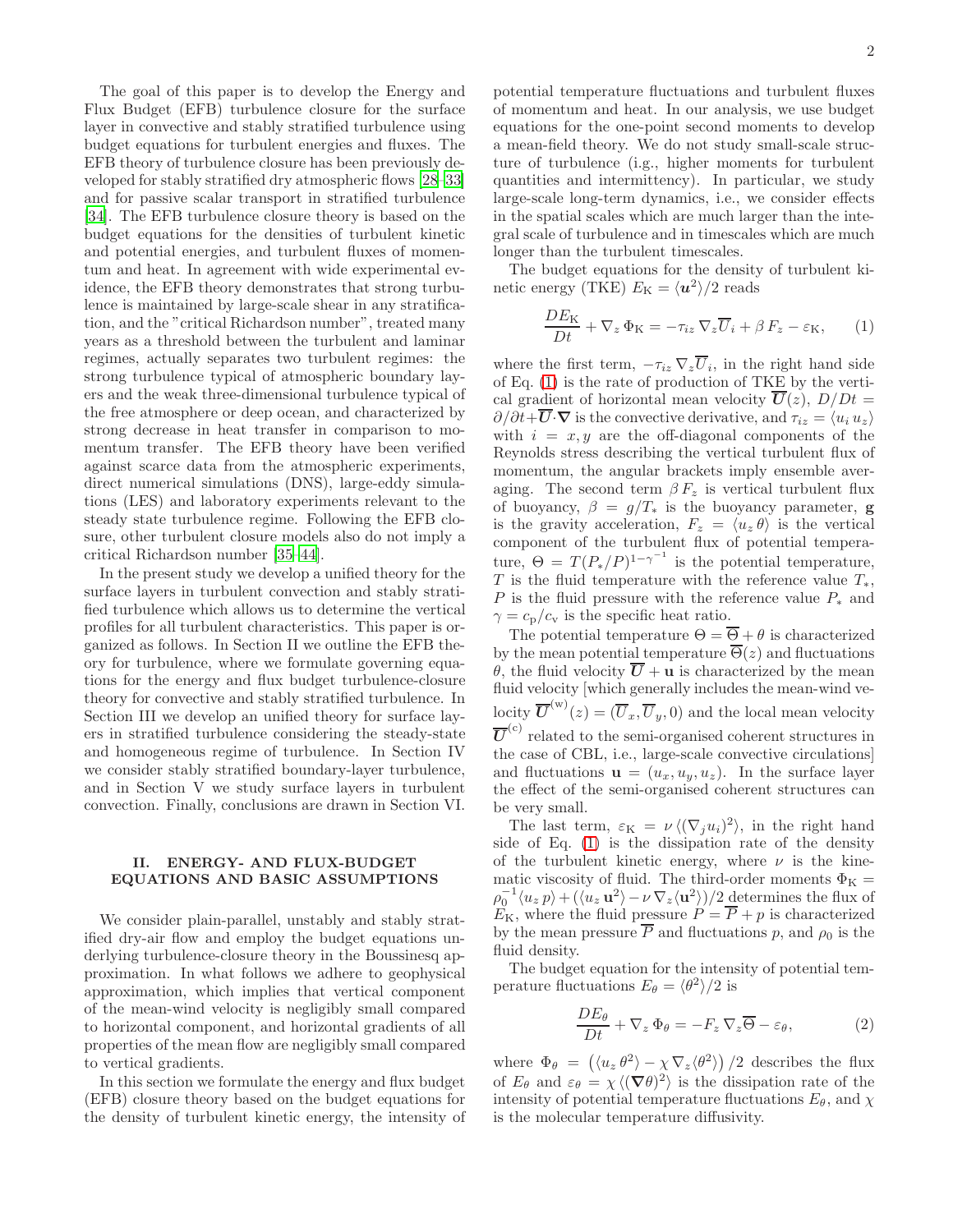The budget equation for the turbulent flux  $F_i = \langle u_i \theta \rangle$ of potential temperature is given by

<span id="page-2-0"></span>
$$
\frac{\partial F_i}{\partial t} + \nabla_z \, \Phi_i^{(F)} = -\tau_{iz} \, \nabla_z \overline{\Theta} \, \delta_{i3} + 2\beta \, E_\theta \, \delta_{i3} - \frac{1}{\rho_0} \, \langle \theta \, \nabla_i p \rangle
$$
\n
$$
-F_z \, \nabla_z \overline{U}_i - \varepsilon_i^{(F)},\tag{3}
$$

where  $\delta_{ij}$  is the Kronecker unit tensor,  $\mathbf{\Phi}_i^{(F)} = \langle u_i \, u_z \, \theta \rangle \nu \langle \theta (\nabla_z u_i) \rangle - \chi \langle u_i (\nabla_z \theta) \rangle$  determines the flux of  $F_i$ , and the term  $\varepsilon_i^{(F)} = (\nu + \chi) \langle (\nabla_j u_i) (\nabla_j \theta) \rangle$  is the dissipation rate of the turbulent heat flux. The first term,  $-\tau_{iz}\nabla_z\overline{\Theta}\delta_{i3}$ , in the right hand side of Eq. [\(3\)](#page-2-0) contributes to the traditional vertical turbulent flux of potential temperature which describes the classical gradient mechanism of the turbulent heat transfer. On the other hand, the second and third terms in the right hand side of Eq. [\(3\)](#page-2-0) describe a non-gradient contribution to the vertical turbulent flux of potential temperature. The budget equation for the vertical turbulent flux  $F_z = \langle u_z \theta \rangle$  of potential temperature is given by

<span id="page-2-3"></span>
$$
\frac{\partial F_z}{\partial t} + \nabla_z \, \Phi_z^{(F)} = -2E_z \, \nabla_z \overline{\Theta} + 2\beta \, E_\theta - \frac{1}{\rho_0} \, \langle \theta \, \nabla_z p \rangle
$$
\n
$$
-\varepsilon_z^{(F)}.
$$
\n(4)

The budget equation for the off-diagonal components of the Reynolds stress  $\tau_{iz} = \langle u_i u_z \rangle$  with  $i = x, y$  reads

<span id="page-2-1"></span>
$$
\frac{D\tau_{iz}}{Dt} + \nabla_z \, \Phi_i^{(\tau)} = -2 \, E_z \, \nabla_z \overline{U}_i - \varepsilon_i^{(\tau)},\tag{5}
$$

where  $E_z = \langle u_z^2 \rangle / 2$  is the density of the vertical turbulent kinetic energy,  $\Phi_i^{(\tau)} = \langle u_i u_z^2 \rangle + \rho_0^{-1} \langle p u_i \rangle - \nu \nabla_z \tau_{iz}$ describes the flux of  $\tau_{iz}$ , the term  $\varepsilon_i^{(\tau)} = \varepsilon_{iz}^{(\tau)} - \beta F_i$  $Q_{iz}$  in Eq. [\(5\)](#page-2-1) is the "effective dissipation rate" of the off-diagonal components of the Reynolds stress  $\tau_{iz}$ , the tensor  $Q_{ij} = \rho_0^{-1} (\langle p \nabla_i u_j \rangle + \langle p \nabla_j u_i \rangle)$  and  $\varepsilon_{iz}^{(\tau)}$  $2\nu \langle (\nabla_j u_i)(\nabla_j u_z) \rangle$  is the molecular-viscosity dissipation rate, see below [\[28](#page-12-1), [32](#page-12-6), [34\]](#page-12-3).

The budget equations for the horizontal and vertical turbulent kinetic energies  $E_{\alpha} = \langle u_{\alpha}^2 \rangle / 2$  can be written as follows:

<span id="page-2-2"></span>
$$
\frac{DE_{\alpha}}{Dt} + \nabla_z \Phi_{\alpha} = -\tau_{\alpha z} \nabla_z \overline{U}_{\alpha} + \delta_{\alpha 3} \beta F_z + \frac{1}{2} Q_{\alpha \alpha} - \varepsilon_{\alpha},\tag{6}
$$

where  $\alpha = x, y, z$ , the term  $\varepsilon_{\alpha} = \nu \langle (\nabla_j u_{\alpha})^2 \rangle$  is the dissipation rate of  $E_{\alpha}$  and  $\Phi_{\alpha}$  determines the flux of  $E_{\alpha}$ . Here  $\Phi_{z} = \rho_0^{-1} \langle u_z p \rangle + \langle \langle u_z^3 \rangle - \nu \nabla_z \langle u_z^2 \rangle \rangle / 2$  and  $\Phi_{x,y} = (\langle u_z u_{x,y}^2 \rangle - \nu \nabla_z \langle u_{x,y}^2 \rangle)/2.$  The terms  $Q_{\alpha\alpha} =$  $2\rho_0^{-1}(\langle p\nabla_\alpha u_\alpha\rangle)$  are the diagonal terms of the tensor  $Q_{ij}$ . In Eq. [\(6\)](#page-2-2) we do not apply the summation convention for the double Greek indices. Different aspects related to budget equations  $(1)$ – $(6)$  have been discussed in a number of publications [\[28](#page-12-1)[–34,](#page-12-3) [37,](#page-12-7) [45](#page-12-8)[–47\]](#page-12-9).

The energy and flux budget turbulence closure theory assumes the following. The characteristic times of variations of the densities of the turbulent kinetic energies  $E_{\rm K}$  and  $E_{\alpha}$ , the intensity of potential temperature

fluctuations  $E_{\theta}$ , the turbulent flux  $F_i$  of potential temperature and the turbulent flux  $\tau_{iz}$  of momentum (i.e., the off-diagonal components of the Reynolds stress) are much larger than the turbulent timescale. This allows us to obtain steady-state solutions of the budget equations  $(1)–(6)$  $(1)–(6)$ .

Dissipation rates of the turbulent kinetic energies  $E<sub>K</sub>$ and  $E_{\alpha}$ , the intensity of potential temperature fluctuations  $E_{\theta}$  and  $F_i$  are expressed using the Kolmogorov hypothesis, i.e.,  $\varepsilon_{\rm K} = E_{\rm K}/t_{\rm T}$ ,  $\varepsilon_{\theta} = E_{\theta}/(C_{\rm p} t_{\rm T})$ ,  $\varepsilon_{\alpha\alpha}^{(\tau)}$  $E_{\alpha}/3t_{\rm T}$  and  $\varepsilon_i^{\rm (F)} = F_i/(C_{\rm F} t_{\rm T})$ , where  $t_{\rm T} = \ell_z/E_z^{1/2}$  is the turbulent dissipation timescale,  $\ell_z$  is the vertical integral scale,  $E_z$  is the vertical TKE, and  $C_p$  and  $C_F$  are dimensionless empirical constants [\[1](#page-11-0), [2](#page-11-6), [8](#page-11-1), [9](#page-11-2), [11\]](#page-11-7).

The term  $\varepsilon_i^{(\tau)} = \varepsilon_{iz}^{(\tau)} - \beta F_i - Q_{iz}$  in Eq. [\(5\)](#page-2-1) is the effective dissipation rate of the off-diagonal components of the Reynolds stress  $\tau_{iz}$ , where  $\varepsilon_{iz}^{(\tau)} = 2\nu \langle (\nabla_z u_i)^2 \rangle$  is the molecular-viscosity dissipation rate of  $\tau_{iz}$ , that is small because the smallest eddies associated with viscous dissipation are presumably isotropic [\[48](#page-12-10)]. In the framework of EFB theory, the role of the dissipation of  $\tau_{iz}$  is assumed to be played by the combination of terms  $-\beta F_i - Q_{iz}$ , and it is assumed that  $\varepsilon_i^{(\tau)} = \tau_{iz}/(C_\tau t_\text{T})$ , where  $C_\tau$  is the effective-dissipation time-scale empirical constant for stably stratified turbulence [\[28,](#page-12-1) [32](#page-12-6), [34](#page-12-3)], while for a convective turbulence  $C_{\tau}$  is a function of the flux Richardson number (see Sect. [V\)](#page-7-0).

We assume that the term  $\rho_0^{-1} \langle \theta \nabla_z p \rangle$  in Eq. [\(4\)](#page-2-3) for the vertical turbulent flux of potential temperature is parameterised so that  $\beta \langle \theta^2 \rangle - 2E_z \nabla_z \overline{\Theta} - \rho_0^{-1} \langle \theta \nabla_z p \rangle = 2C_\theta E_\theta$ with the positive dimensionless empirical constant  $C_{\theta}$ which is less than 1. The justification of this assumption has been discussed in different contexts [\[28](#page-12-1), [32](#page-12-6)].

### <span id="page-2-6"></span>III. UNIFIED THEORY FOR SURFACE LAYERS IN STRATIFIED TURBULENCE

In this section we develop the unified theory for surface layers in convective and stably stratified turbulence. The steady-state version of the budget equations for the density of turbulent kinetic energy (TKE)  $E_{\rm K} = \langle u^2 \rangle / 2$ reads

<span id="page-2-4"></span>
$$
\nabla_z \Phi_K = K_\mathcal{M} S^2 + \beta F_z - \frac{E_\mathcal{K}}{t_\mathcal{T}},\tag{7}
$$

where  $t_{\rm T}$  =  $\ell_z/E_z^{1/2}$  is the turbulent dissipation timescale,  $\ell_z$  is the vertical integral scale,  $E_z$  is the vertical TKE,  $K_{\text{M}}$  is the turbulent viscosity,  $S$  is the largescale shear caused by the horizontal mean velocity. We assume that the flux  $\Phi_K$  of TKE is  $\Phi_K = -C_{\Phi} \beta F_z z$ , where  $C_{\Phi}$  is the dimensionless empirical constant. The justification of this assumption is given by [\[13\]](#page-11-4). Equation [\(7\)](#page-2-4) yields a nonlinear equation for the vertical profile of the normalized TKE,  $\tilde{E}_{\rm K}(\tilde{Z}) = E_{\rm K}(\tilde{Z})/E_{\rm K0}$  as

<span id="page-2-5"></span> $\overline{I}$ 

$$
\tilde{E}_{K}^{2} + \tilde{Z} \tilde{E}_{K}^{1/2} - 1 = 0,
$$
\n(8)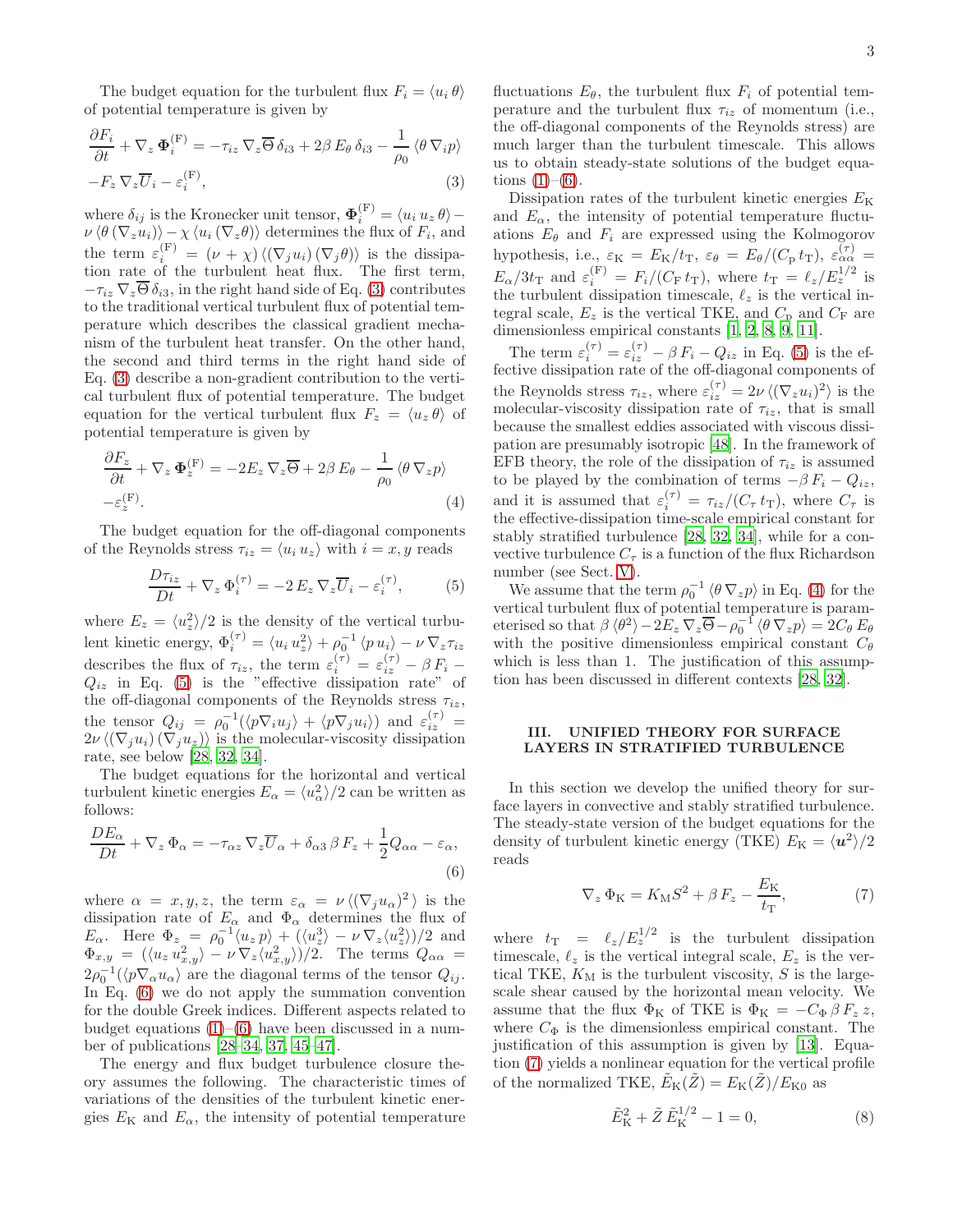where the normalised height  $\tilde{Z} = \ell_z/(C_* L), E_{K0}$  $u_*^2/(2C_\tau A_z)^{1/2}$ ,  $u_*$  is the friction velocity,  $C_*^{-1} = (1 +$  $C_{\Phi}$ )  $(2C_{\tau})^{3/4}A_{z}^{1/4}, A_{z} = E_{z}/E_{K}$  is the vertical share of TKE, and L is the local Obukhov length defined as

<span id="page-3-0"></span>
$$
L = -\frac{\tau^{3/2}}{\beta F_z}.\tag{9}
$$

For stably stratified turbulence, the vertical turbulent flux  $F<sub>z</sub>$  of potential temperature is negative, and the local Obukhov length L is positive.

In the framework of the unified theory of surface layers, we keep the same definition  $(9)$  for L in convective turbulence as well, where the vertical turbulent flux  $F_z$ of potential temperature is positive, and  $L$  is negative. Equation [\(8\)](#page-2-5) for the surface layer in convective turbulence  $(\tilde{Z} < 0)$  reads

<span id="page-3-1"></span>
$$
\tilde{E}_{\rm K}^2 - |\tilde{Z}| \tilde{E}_{\rm K}^{1/2} - 1 = 0,\t\t(10)
$$

and it has two asymptotic solutions:

(i) for a lower part  $(|\tilde{Z}| \ll 1)$  of the surface convective layer, Eq. [\(10\)](#page-3-1) yields

<span id="page-3-10"></span>
$$
E_{\rm K} = E_{\rm K0} \left( 1 + \frac{1}{2} |\tilde{Z}| \right), \tag{11}
$$

(ii) for an upper part  $(|\tilde{Z}| \gg 1)$  of the surface convective layer, the balance of the first and the second terms in Eq. [\(8\)](#page-2-5) yields  $\tilde{E}_{\rm K} = \tilde{Z}^{2/3}$ , i.e.,

<span id="page-3-11"></span>
$$
E_{\rm K} = E_{\rm K0} \,\tilde{Z}^{2/3}.\tag{12}
$$

Note that as follows from the definition of  $\tilde{Z} = \ell_z/(C_* L)$ , the ratio  $z/L$  for convective turbulence is

<span id="page-3-2"></span>
$$
\frac{z}{L} = \frac{\tilde{Z}}{\kappa_0 \left(1 + C_{\Phi}\right)},\tag{13}
$$

where  $\ell_z = C_\ell z, \ \kappa_0 = 0.4$  is the von Karman constant and  $C_{\ell} = \kappa_0 (2C_{\tau})^{-3/4} A_z^{-1/4}$ . Note that generally, Eq.  $(13)$  can be valid also for arbitrary z, but in this case  $C_{\ell}$  should be a function of height (see Section [V\)](#page-7-0).

For stably stratified turbulence  $(Z > 0)$ , Eq. [\(8\)](#page-2-5) has two asymptotic solutions:

(i) for a lower part  $(\tilde{Z} \ll 1)$  of the surface layer, Eq. [\(8\)](#page-2-5) yields

$$
\tilde{E}_{\rm K} = 1 - \frac{\tilde{Z}}{2} + \frac{\tilde{Z}^2}{8},\tag{14}
$$

(ii) for an upper part  $(\tilde{Z} \gg 1)$  of the surface layer, it is

$$
\tilde{E}_{\mathcal{K}} = \tilde{Z}^{-2} \left( 1 - 2\tilde{Z}^{-4} \right). \tag{15}
$$

In Fig. [1](#page-3-3) we show a numerical solution of Eq. [\(8\)](#page-2-5). In particular, in Fig. [1](#page-3-3) we plot the normalized turbulent kinetic energy  $E_{\rm K} = E_{\rm K}/E_{\rm K0}$  versus Z for convective  $(\tilde{Z} < 0)$  and stably stratified  $(\tilde{Z} > 0)$  turbulence. This numerical solution is in a good agreement with the above



<span id="page-3-3"></span>FIG. 1. The normalized turbulent kinetic energy  $\tilde{E}_{\rm K}$  =  $E_{\rm K}/E_{\rm K0}$  versus  $\tilde{Z}$  for convective and stably stratified turbulence.

asymptotic solutions for convective and stably stratified turbulence.

Next, we use the familiar down-gradient formulation of the vertical turbulent flux of momentum which follows from Eq. [\(5\)](#page-2-1), i.e., the turbulent fluxes of the momentum are

<span id="page-3-5"></span>
$$
\tau_{iz} = -K_{\mathcal{M}} \nabla_z \overline{U}_i, \quad i = x, y,\tag{16}
$$

$$
K_{\rm M} = 2C_{\tau} t_{\rm T} E_z = 2C_{\tau} \ell_z E_z^{1/2},\tag{17}
$$

where  $K_{\text{M}}$  is the turbulent viscosity.

Now we define the flux Richardson number as

<span id="page-3-4"></span>
$$
\text{Ri}_{\text{f}} = -\frac{\beta F_z}{K_{\text{M}} S^2},\tag{18}
$$

so that for stably stratified turbulence,  $\mathrm{Ri}_\text{f}$  is positive and varies from 0 to the limiting value  $R_{\infty} = 0.2$  at very large gradient Richardson number  $\mathrm{Ri} \gg 1$ , where the gradient Richardson number, Ri, is defined as

$$
\text{Ri} = \frac{N^2}{S^2},\tag{19}
$$

 $S^2 = (\nabla_z \overline{U}_x)^2 + (\nabla_z \overline{U}_y)^2$  is the squared mean velocity shear,  $N^2 = \beta \nabla_z \overline{\Theta}$  and N is the Brunt-Väisälä frequency. In the framework of the unified theory of surface layers, we keep the same definition [\(18\)](#page-3-4) for the flux Richardson number in turbulent convection, so that Rif is negative in turbulent convection, and its absolute value is not limited and can be large.

Equations [\(9\)](#page-3-0) and [\(18\)](#page-3-4) allow us to relate the turbulent viscosity  $K_{\rm M}$  with the flux Richardson number  ${\rm Ri}_{\rm f}$  as

<span id="page-3-6"></span>
$$
K_{\mathcal{M}} = \operatorname{Ri}_{\mathbf{f}} \tau^{1/2} L,\tag{20}
$$

where

<span id="page-3-7"></span>
$$
\tau = \left(\tau_{xz}^2 + \tau_{yz}^2\right)^{1/2} = K_{\rm M} S,\tag{21}
$$

and in the surface layers  $\tau = u_*^2$ . Using Eqs. [\(17\)](#page-3-5) and [\(20\)](#page-3-6), we rewrite the flux Richardson number as

<span id="page-3-8"></span>
$$
Ri_f = (1 + C_{\Phi})^{-1} \tilde{Z} \tilde{E}_K^{1/2}.
$$
 (22)

Equations [\(20\)](#page-3-6) and [\(21\)](#page-3-7) allow us to relate the largescale shear S with the flux Richardson number as

<span id="page-3-9"></span>
$$
S = \frac{\tau^{1/2}}{L \operatorname{Ri}_f}.\tag{23}
$$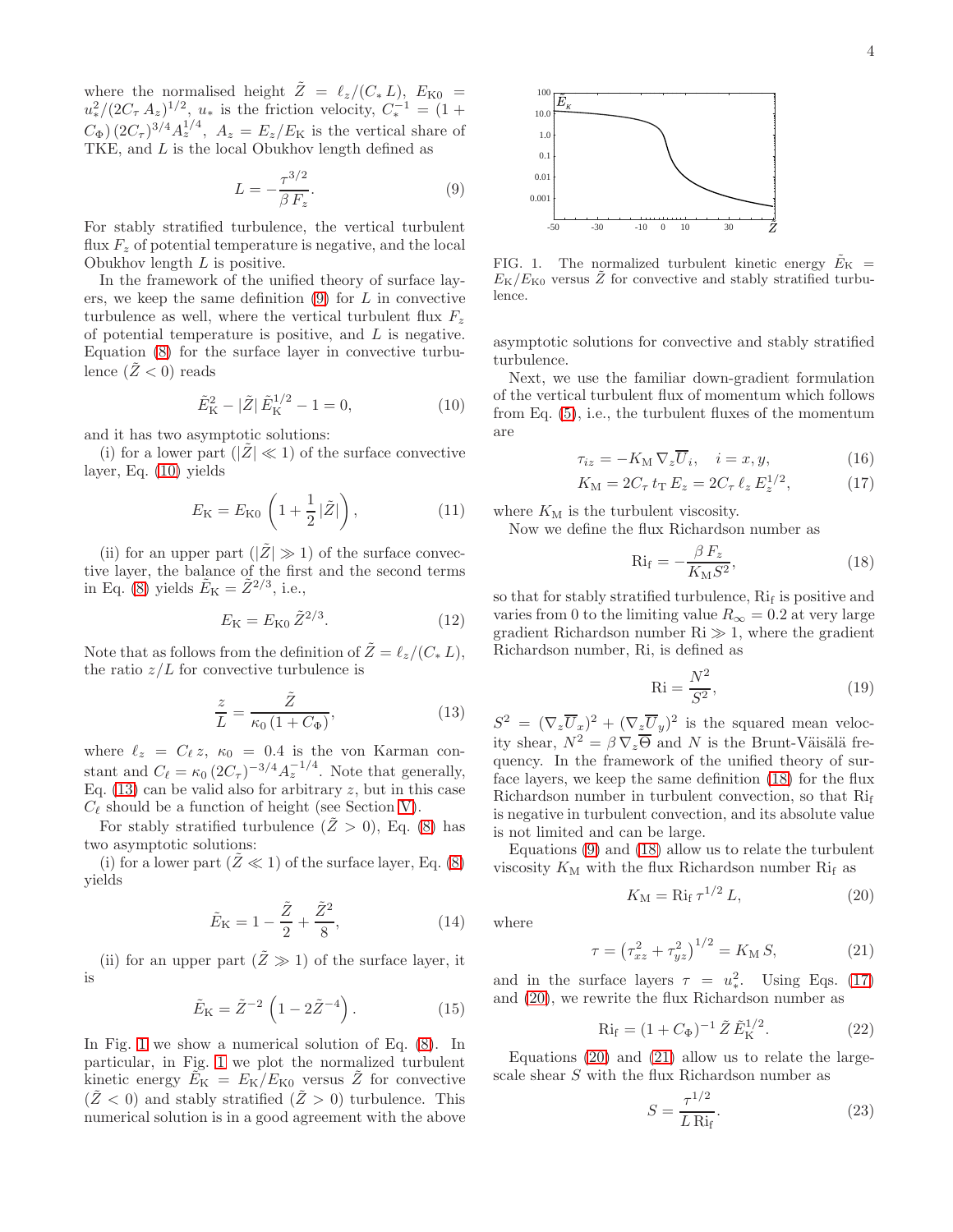Using Eqs.  $(17)$ , we rewrite Eq.  $(7)$  as the dimensionless ratio

<span id="page-4-0"></span>
$$
\left(\frac{E_{\rm K}}{\tau}\right)^2 = \frac{1 - \text{Ri}_{\rm f} \left(1 + C_{\Phi}\right)}{2C_{\tau} A_z}.
$$
 (24)

By means of Eqs.  $(17)$ ,  $(20)$  and  $(24)$ , we obtain the normalized vertical integral scale  $\ell_z$  as the function of the flux Richardson number:

<span id="page-4-2"></span>
$$
\frac{\ell_z}{L} = \frac{(2C_\tau)^{-3/4} A_z^{-1/4} \text{Ri}_{\text{f}}}{\left[1 - \text{Ri}_{\text{f}} \left(1 + C_\Phi\right)\right]^{1/4}},\tag{25}
$$

where  $1 - Ri_f (1 + C_{\Phi}) > 0$ . This condition implies that  $C_{\Phi} < R_{\infty}^{-1} - 1$ . For stably stratified turbulence  $R_{\infty} =$ 0.2, so that  $C_{\Phi} < 4$ . Thus, the normalised height  $Z =$  $\ell_z/(C_* L)$  as the function of the flux Richardson number reads

<span id="page-4-1"></span>
$$
\tilde{Z} = \frac{\text{Ri}_{\text{f}} \left( 1 + C_{\Phi} \right)}{\left[ 1 - \text{Ri}_{\text{f}} \left( 1 + C_{\Phi} \right) \right]^{1/4}}.
$$
\n(26)

Note also that using Eq.  $(26)$  we can rewrite Eq.  $(25)$  as

$$
\frac{\ell_z}{L} = \frac{C_\ell \tilde{Z}}{\kappa_0 \left(1 + C_\Phi\right)}.\tag{27}
$$

Since convective turbulence is strongly different from stably stratified turbulence, the behaviour of the flux Richardson number  $\mathrm{Ri}_{\mathrm{f}} \propto \tilde{Z} \tilde{E}_{\mathrm{K}}^{1/2}$  is different. In convection, both, the buoyancy and large-scale shear produce convective turbulence, so that the flux Richardson number can be large. Contrary, in stably stratified turbulence the large-scale shear produces turbulence, and the buoyancy decreases TKE, so that the flux Richardson number is limited by some value,  $R_{\infty} = 0.2$ . In the presence of internal gravity waves this value can increase in several times [\[30](#page-12-11), [33\]](#page-12-2).

Equations [\(8\)](#page-2-5) and [\(22\)](#page-3-8) yield the normalized turbulent kinetic energy  $E_{\rm K} = E_{\rm K}/E_{\rm K0}$  as a function of the flux Richardson number as

$$
\tilde{E}_{\rm K} = \left[1 - (1 + C_{\Phi}) \,\text{Ri}_{\rm f}\right]^{1/2}.\tag{28}
$$

This implies that the normalized turbulent kinetic energy  $E_{\rm K}$  in stably stratified turbulence decreases up to the minimum value

$$
\tilde{E}_{\rm K}^{\rm min} = [1 - (1 + C_{\Phi}) R_{\infty}]^{1/2}.
$$
 (29)

As follows from Eq. [\(22\)](#page-3-8), the function  $\tilde{Z} \tilde{E}_K^{1/2} \leq (1 +$  $(C_{\Phi})$  R<sub>∞</sub>, so that the maximum value of the height  $\bar{Z}^{\max}$ in stably stratified turbulence is

$$
\tilde{Z}^{\max} = \frac{R_{\infty} (1 + C_{\Phi})}{\left[1 - R_{\infty} (1 + C_{\Phi})\right]^{1/4}}.
$$
 (30)

Since in convective turbulence, the flux Richardson number is negative, the normalized turbulent kinetic energy,  $\tilde{E}_{\rm K} = [1 + (1 + C_{\Phi}) |\text{Ri}_{\rm f}|]^{1/2}$ , increases with the flux Richardson number.

Now we derive expression for the turbulent Prandtl number,  $Pr_{\rm T} = K_{\rm M}/K_{\rm H}$ . To this end, we use the steadystate versions of Eqs.  $(2)$  and  $(4)$ :

<span id="page-4-3"></span>
$$
F_z \nabla_z \overline{\Theta} + \frac{E_\theta}{C_{\rm p} t_{\rm T}} = 0, \tag{31}
$$

$$
2E_z \nabla_z \overline{\Theta} - 2C_\theta \beta E_\theta + \frac{F_z}{C_{\rm F} t_{\rm T}} = 0.
$$
 (32)

Equations  $(31)$ – $(32)$  and the expression for the turbulent heat flux,  $F_z = -K_H \nabla_z \overline{\Theta}$ , yield the turbulent heat conductivity  $K_H$  as

<span id="page-4-4"></span>
$$
K_{\rm H} = 2C_{\rm F} t_{\rm T} E_z \left[ 1 + \frac{C_{\theta} C_{\rm p} t_{\rm T} \beta F_z}{E_z} \right].
$$
 (33)

By means of Eq. [\(7\)](#page-2-4) for TKE,

$$
E_{\rm K} = K_{\rm M} S^2 t_{\rm T} [1 - {\rm Ri}_{\rm f} (1 + C_{\Phi})], \tag{34}
$$

and Eq. [\(18\)](#page-3-4) for Ri<sup>f</sup> , we derive the identity for the dimensionless ratio as

<span id="page-4-5"></span>
$$
\frac{\beta F_z t_{\rm T}}{E_z} = -\frac{\text{Ri}_{\rm f}}{A_z \left[1 - \text{Ri}_{\rm f} \left(1 + C_{\Phi}\right)\right]}.
$$
(35)

Thus, Eqs. [\(17\)](#page-3-5), [\(33\)](#page-4-4) and [\(35\)](#page-4-5) yield the turbulent Prandtl number,  $Pr_T = K_M/K_H$  as

<span id="page-4-7"></span>
$$
Pr_{\text{T}} = Pr_{\text{T}}^{(0)} \left[ 1 - \frac{C_{\theta} C_{\text{p}} R i_{\text{f}}}{A_{z} \left[ 1 - R i_{\text{f}} \left( 1 + C_{\Phi} \right) \right]} \right]^{-1}, \quad (36)
$$

where  $Pr_{\mathcal{T}}^{(0)} = C_{\tau}/C_{\text{F}}$  is the turbulent Prandtl number for a non-stratified turbulence when the mean potential temperature gradient vanishes. The gradient Richardson number Ri and the flux Richardson number Ri<sup>f</sup> are related as  $\mathrm{Ri} = \mathrm{Ri}_{\mathrm{f}} \mathrm{Pr}_{\mathrm{T}}$ .

Using Eqs.  $(31)$ – $(32)$ , we determine the level of temperature fluctuations characterised by the dimensional ratio  $E_{\theta} / \theta_*^2$  as

$$
\frac{E_{\theta}}{\theta_*^2} = C_{\text{p}} \left( 2C_{\tau} A_z \right)^{-1/2} \Pr_T \tilde{E}_{\text{K}}^{-1}, \tag{37}
$$

where  $\theta_* = |F_z|/u_* = u_*^2/\beta |L|$ . Equation [\(23\)](#page-3-9), and expressions for the friction velocity,  $u_*^2 = K_M S$ , and the turbulent heat flux,  $F_z = -K_H \nabla_z \overline{\Theta}$ , yield the vertical gradient of the mean potential temperature as

<span id="page-4-8"></span>
$$
\nabla_z \overline{\Theta} = \frac{\theta_* \operatorname{Pr}_{\mathbf{T}}}{|L| \operatorname{Ri}_{\mathbf{f}}}.\tag{38}
$$

The steady-state version of Eq. [\(3\)](#page-2-0) for homogeneous turbulence yields the horizontal turbulent flux  $F_i$  of potential temperature:

<span id="page-4-6"></span>
$$
F_i = -C_{\rm F} t_{\rm T} F_z \nabla_z \overline{U}_i, \quad i = x, y.
$$
 (39)

Since in convective turbulence the vertical turbulent flux  $F_z$  is positive, the horizontal turbulent flux  $F_i$  of potential temperature is directed opposite to the wind velocity  $U_i$ , i.e., Eq. [\(39\)](#page-4-6) describes the counter-wind horizontal turbulent flux in convective turbulence. Contrary, in a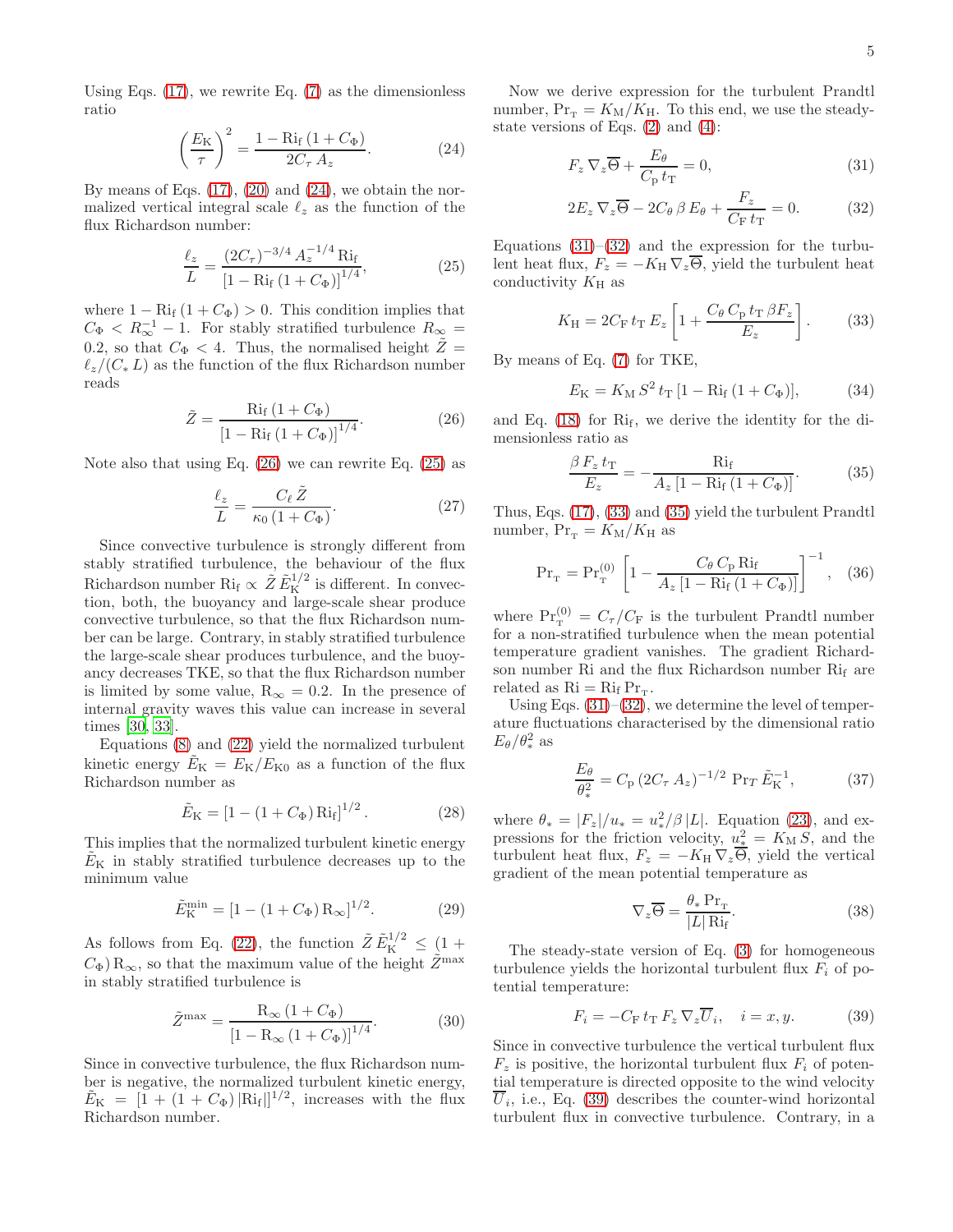stably stratified turbulence the vertical turbulent flux  $F_z$ is negative, so that Eq. [\(39\)](#page-4-6) determines the co-wind horizontal turbulent flux.

The physics of the counter-wind turbulent flux is the following. Let us consider horizontally homogeneous, sheared convective turbulence. With increasing height in convection, the mean shear velocity  $\overline{U}_x$  increases and mean potential temperature  $\overline{\Theta}$  decreases, where we consider the case when the mean velocity  $U_i$  is directed along the x-axis. Thus, uprising fluid particles produce positive fluctuations of potential temperature,  $\theta > 0$  since  $\partial\theta/\partial t \propto -(\mathbf{u}\cdot\nabla)\overline{\Theta}$ , and negative fluctuations of horizontal velocity,  $u_x < 0$  [since  $\partial u_x / \partial t \propto - (\mathbf{u} \cdot \nabla) \overline{U}_x$ ]. This causes negative horizontal temperature flux:  $u_x \theta < 0$ . Likewise, sinking fluid particles produce negative fluctuations of potential temperature,  $\theta < 0$ , and positive fluctuations of horizontal velocity,  $u_x > 0$ , also causing negative horizontal temperature flux  $u_x \theta < 0$ . This implies that the net horizontal turbulent flux is negative,  $\langle u_x \theta \rangle$  < 0, in spite of a zero horizontal mean temperature gradient. Thus, the counter-wind turbulent flux of potential temperature describes modification of the potential-temperature flux by the non-uniform velocity field. The counter-wind or co-wind turbulent fluxes are associated with non-gradient turbulent transport of heat.

Let us find dependence of the horizontal turbulent flux  $F_i$  of potential temperature on the flux Richardson number. To this end we use the identity,

$$
(St_{\rm T})^2 = \frac{1}{2 C_{\tau} A_z [1 - {\rm Ri}_{\rm f} (1 + C_{\Phi})]},
$$
 (40)

that is derived by means of Eqs.  $(17)$ ,  $(21)$  and  $(24)$ . Therefore, the ratio of the horizontal and vertical turbulent fluxes of potential temperature,  $F_x/F_z$ , is given by

<span id="page-5-6"></span>
$$
\frac{F_x}{F_z} = -C_{\rm F} \left( 2 \, C_{\tau} \, A_z \right)^{-1/2} \left[ 1 - \text{Ri}_{\rm f} \left( 1 + C_{\Phi} \right) \right]^{-1/2} . \tag{41}
$$

Most of the results obtained in this section depend on the vertical share of TKE,  $A_z \equiv E_z/E_K$ . Let us determine the vertical share of TKE,  $A_z$ . In a sheared turbulence, the mean velocity shear generates the energy of longitudinal velocity fluctuations  $E_x$ , which in turns feeds the transverse  $E_y$  and the vertical  $E_z$  components of turbulent kinetic energy. The inter-component energy exchange term  $Q_{\alpha\alpha}$  in Eq. [\(6\)](#page-2-2) is traditionally parameterized through the "return-to-isotropy" hypothesis by [\[49\]](#page-12-12). However, the temperature stratified turbulence is usually anisotropic, and the inter-component energy exchange term  $Q_{\alpha\alpha}$  should depend on the flux Richardson number Ri<sub>f</sub>.

Here we adopt a different model for the intercomponent energy exchange term  $Q_{\alpha\alpha}$  which generalizes the "return-to-isotropy" hypothesis to the case of the convective and stably stratified turbulence. Here we use the normalised flux Richardson number  $\text{Ri}_f/R_\infty$  that is varying from 0 for a non-stratified turbulence to 1 for a strongly stratified turbulence, where the limiting value of the flux Richardson number,  $R_{\infty} \equiv Ri_f|_{Ri \to \infty}$ , is defined for very strong stratifications when the gradient Richardson number  $\mathrm{R}i \to \infty$ . The model for the inter-component energy exchange term  $Q_{\alpha\alpha}$  is described by

<span id="page-5-0"></span>
$$
Q_{xx} = -\frac{2(1+C_{\rm r})}{3t_{\rm T}} (3E_x - E_{\rm int}), \qquad (42)
$$

$$
Q_{yy} = -\frac{2(1+C_{\rm r})}{3t_{\rm T}} (3E_y - E_{\rm int}), \qquad (43)
$$

<span id="page-5-2"></span>
$$
Q_{zz} = -\frac{2(1+C_{\rm r})}{3t_{\rm T}} (3E_z - 3E_{\rm K} + 2E_{\rm int}), \quad (44)
$$

where

<span id="page-5-1"></span>
$$
E_{\rm int} = E_{\rm K} + \frac{\rm Ri_{\rm f}}{R_{\infty}} \left(\frac{C_{\rm r}}{1 + C_{\rm r}}\right) E_{z},\tag{45}
$$

and  $C_r$  is the dimensionless empirical constant. When  $\mathrm{Ri}_{\mathrm{f}} = 0$ , Eqs. [\(42\)](#page-5-0)–[\(45\)](#page-5-1) describe the "return-to-isotropy" hypothesis [\[49\]](#page-12-12). To derive equation for the vertical share of TKE, we use the steady-state version of Eq. [\(6\)](#page-2-2) for  $E_z$ ,

<span id="page-5-3"></span>
$$
\nabla_z \Phi_z = \beta F_z + \frac{1}{2} Q_{zz} - \frac{E_{\rm K}}{3t_{\rm T}},\tag{46}
$$

where we assume that the flux  $\Phi_z$  of the vertical TKE is given by  $\Phi_z = -C_z \beta F_z z$ , and  $C_z$  is the dimensionless empirical constant. Thus, by means of Eqs. [\(35\)](#page-4-5) and  $(44)$ – $(46)$ , we determine the vertical share of TKE  $A_z \equiv E_z/E_K$  as a function of the flux Richardson number:

<span id="page-5-4"></span>
$$
A_z(\text{Ri}_f) = A_z^{(0)} - \text{Ri}_f \left[ \frac{(1 - 3A_z^{(0)})(1 + C_z)}{1 - \text{Ri}_f (1 + C_\Phi)} - \frac{2A_z^{(0)}}{\text{R}_\infty} \right] \times \left[ 1 - 2A_z^{(0)} \frac{\text{Ri}_f}{\text{R}_\infty} \right]^{-1} . \tag{47}
$$

According to Eq. [\(47\)](#page-5-4), the vertical share  $A_z$  of TKE for a non-stratified turbulence is  $(A_z)_{R_i\rightarrow 0} \equiv A_z^{(0)} = C_r/3(1 +$  $C_r$ ). Usually in surface layers in convective turbulence,  $|R_i| \ll |R_{\infty}|$ . This implies that the vertical share of TKE  $A_z$  in a convective turbulence is given by

$$
A_z(\text{Ri}_f) = A_z^{(0)} + (1 - 3A_z^{(0)}) \frac{|\text{Ri}_f| (1 + C_z)}{1 + |\text{Ri}_f| (1 + C_{\Phi})}.
$$
 (48)

In convective turbulence for large  $|R_i| \gg 1$ , the vertical share of TKE  $A_z \rightarrow 1$  [\[13](#page-11-4)]. This condition yields

$$
\frac{1+C_z}{1+C_\Phi} = \frac{1-A_z^{(0)}}{1-3A_z^{(0)}}.\tag{49}
$$

Therefore, the vertical share of TKE  $A_z$  in stably stratified turbulence is

<span id="page-5-5"></span>
$$
A_z(\text{Ri}_f) = A_z^{(0)} - \text{Ri}_f \left[ \frac{1 - A_z^{(0)}}{(1 + C_\Phi)^{-1} - \text{Ri}_f} - \frac{2A_z^{(0)}}{\text{R}_\infty} \right] \times \left[ 1 - 2A_z^{(0)} \frac{\text{Ri}_f}{\text{R}_\infty} \right]^{-1}, \tag{50}
$$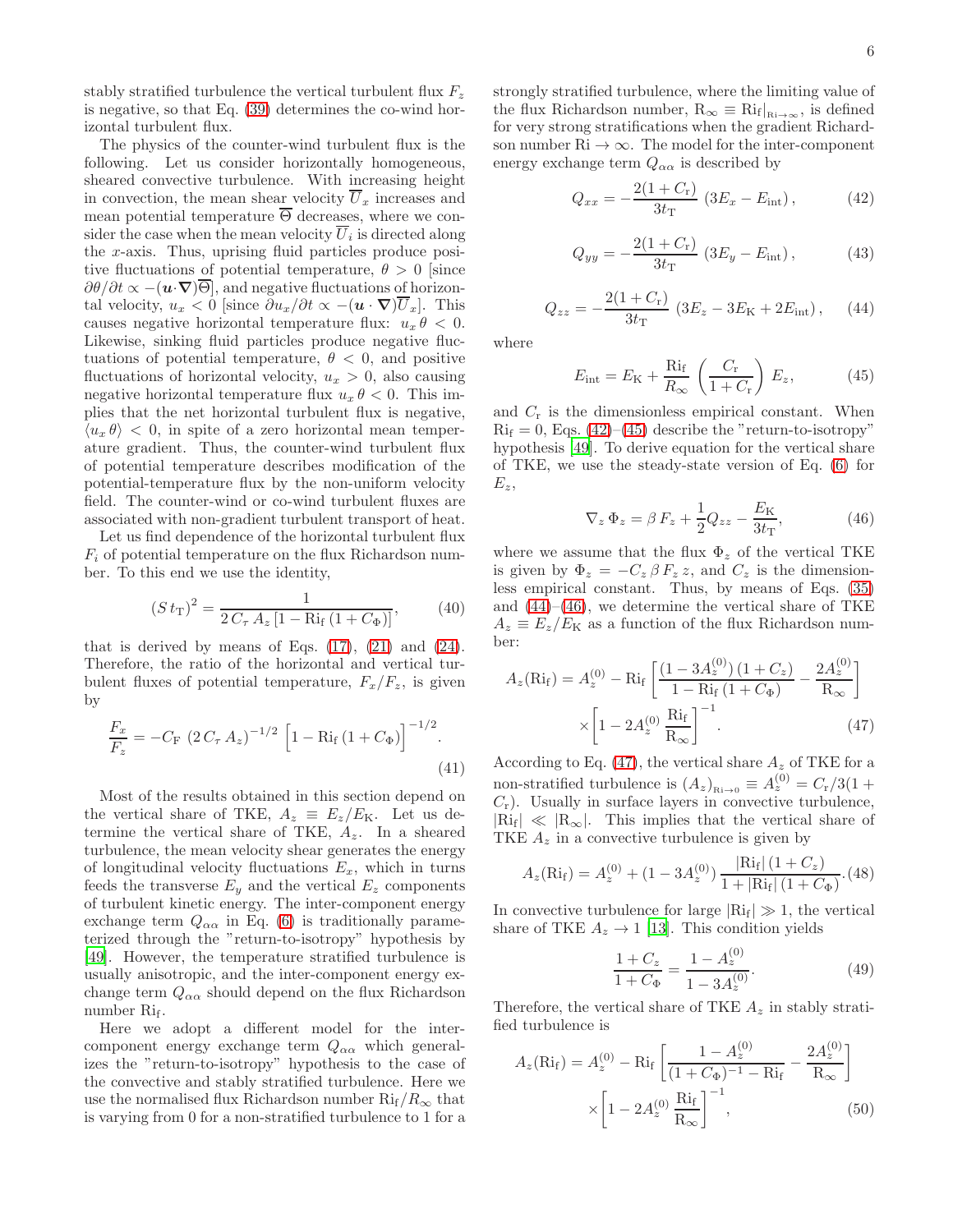7

Ri



<span id="page-6-0"></span>FIG. 2. The turbulent Prandtl number  $Pr_{\tau}$  versus the gradient Richardson number Ri for stably stratified turbulence. Comparison with data of meteorological observations: slanting black triangles [\[50\]](#page-12-13), snowflakes [\[51\]](#page-12-14); laboratory experiments: slanting crosses [\[52](#page-12-15)], six-pointed stars [\[53\]](#page-12-16), black circles [\[54](#page-12-17)]; DNS: five-pointed stars [\[55](#page-12-18)]; LES: triangles [\[32](#page-12-6)].

while in convective turbulence (where  $|R_i| \ll |R_{\infty}|$  and  $\mathrm{Ri}_{\mathrm{f}}$  < 0), the vertical share of TKE  $A_z$  is given by

<span id="page-6-3"></span>
$$
A_z(\text{Ri}_f) = A_z^{(0)} + \frac{\left(1 - A_z^{(0)}\right)|\text{Ri}_f|}{\left(1 + C_\Phi\right)^{-1} + |\text{Ri}_f|}.
$$
(51)

Assuming that the horizontal shares of TKE  $A_x = A_y$  $1 - A_z$ , we determine the horizontal components of TKE as

<span id="page-6-4"></span>
$$
E_x = E_y = E_K (1 - A_z), \t\t(52)
$$

where  $A_x = E_x/E_K$  and  $A_y = E_y/E_K$ .

# IV. STABLY STRATIFIED BOUNDARY-LAYER TURBULENCE

In this section we apply results obtained in Section [III](#page-2-6) to a stably stratified turbulence. For illustration, in Figs. [2](#page-6-0)[–4](#page-6-1) we show the dependencies of the following parameters on the gradient Richardson number Ri for stably stratified turbulence: (i) the turbulent Prandtl number  $Pr_{\text{T}}(\text{Ri})$ , given by Eq. [\(36\)](#page-4-7), and shown in Fig. [2;](#page-6-0) (ii) the flux Richardson number  $\text{Ri}_{f}(\text{Ri})$ , given by Eq. [\(22\)](#page-3-8), and shown in Fig. [3;](#page-6-2) and (iii) the vertical share of TKE  $A_z(Ri) \equiv E_z/E_K$ , given by Eq. [\(50\)](#page-5-5), and shown in Fig. [4.](#page-6-1)

The theoretical Ri-dependencies are compared with data of meteorological observations, laboratory experiments, DNS and LES. Data for  $Pr_{\tau}(\text{Ri})$  at small gradient Richardson number Ri in Fig. [2](#page-6-0) are consistent with the commonly accepted estimate of  $Pr_{\text{T}}^{(0)} = 0.8$  [\[60](#page-13-0)[–62](#page-13-1)]. The flux Richardson number Rif in the steady-state regime can only increase with the increasing Ri, but obviously cannot exceed unity. Hence it should tend to a finite asymptotic limit (estimated as  $R_{\infty} = 0.2$ ), which corresponds to the asymptotically linear Ri-dependence of  $Pr<sub>T</sub>$ . Since the turbulent Prandtl number, the gradient Richardson number Ri and the flux Richardson number are related as  $Pr_T = Ri/Ri_f$ , the turbulent Prandtl number for strong stratifications is given by  $Pr_{\rm T} = Pr_{\rm T}^{(0)} +$ 



<span id="page-6-2"></span>FIG. 3. The flux Richardson number  $\mathrm{Ri}_f$  versus the gradient Richardson number Ri for stably stratified turbulence. Comparison with data of meteorological observations: slanting black triangles [\[50](#page-12-13)], snowflakes [\[51\]](#page-12-14); laboratory experiments: slanting crosses [\[52](#page-12-15)], six-pointed stars [\[53](#page-12-16)], black circles [\[54\]](#page-12-17); DNS: five-pointed stars [\[55\]](#page-12-18); LES: triangles [\[32](#page-12-6)].



<span id="page-6-1"></span>FIG. 4. The vertical share of TKE  $A_z \equiv E_z/E_K$  versus the gradient Richardson number Ri for stably stratified turbulence. Comparison with data of meteorological observations: squares [\[56\]](#page-12-19), circles [\[57](#page-12-20)], overturned triangles [\[58,](#page-12-21) [59](#page-13-2)], sixpointed stars [\[58](#page-12-21), [59](#page-13-2)]; laboratory experiments: six-pointed stars [\[53\]](#page-12-16); DNS: five-pointed stars [\[55\]](#page-12-18).

 $\mathrm{Ri}/\mathrm{R}_{\infty}$ . Figure [3](#page-6-2) shows that the flux Richardson number Rif at the gradient Richardson number  $\mathrm{Ri} > 1$  levels off at the limiting value,  $\text{Ri}_{\text{f}} = \text{R}_{\infty} = 0.2$ . Figure [4](#page-6-1) demonstrates that the vertical share of TKE  $A_z$  levels off at  $\mathrm{Ri} > 1$  as well. Figures [2](#page-6-0)[–4](#page-6-1) demonstrate reasonable agreement between theoretical predictions based on the EFB turbulence theory and data obtained from atmospheric and laboratory experiments, LES and DNS.

Let us discuss the choice of the dimensionless empirical constants [\[32,](#page-12-6) [34\]](#page-12-3). There are two well-known universal constants: the limiting value of the flux Richardson number  $R_{\infty} = 0.2$  for an extremely strongly stratified turbulence (i.e., for  $\mathrm{Ri} \to \infty$ ) and the turbulent Prandtl number  $Pr_T^{(0)} = 0.8$  for a nonstratified turbulence (i.e., for Ri  $\rightarrow$  0). The constant  $C_p$  describes the deviation of the dissipation timescale of  $E_{\theta} = \langle \theta^2 \rangle / 2$  from the dissipation timescale of TKE. The constant  $C_{\theta}$  is given by  $C_{\theta} = A_z^{(\infty)}[(1 - R_{\infty}(1 + C_{\phi})]/(C_p R_{\infty})$  [see Eq. [\(36\)](#page-4-7)]. We use here the following values of the non-dimensional empirical constants:  $C_{\rm p} = 0.417, C_{\theta} = 0.372, C_{\phi} = 0.899,$  $\kappa_0 = 0.4$ ,  $Pr_T^{(0)} = 0.8$ ,  $A_z^{(0)} = 0.2$ ,  $A_z^{(\infty)} = 0.05$ . These constants are determined from the data of numerous meteorological observations, laboratory experiments, direct numerical simulations (DNS) and large eddy simu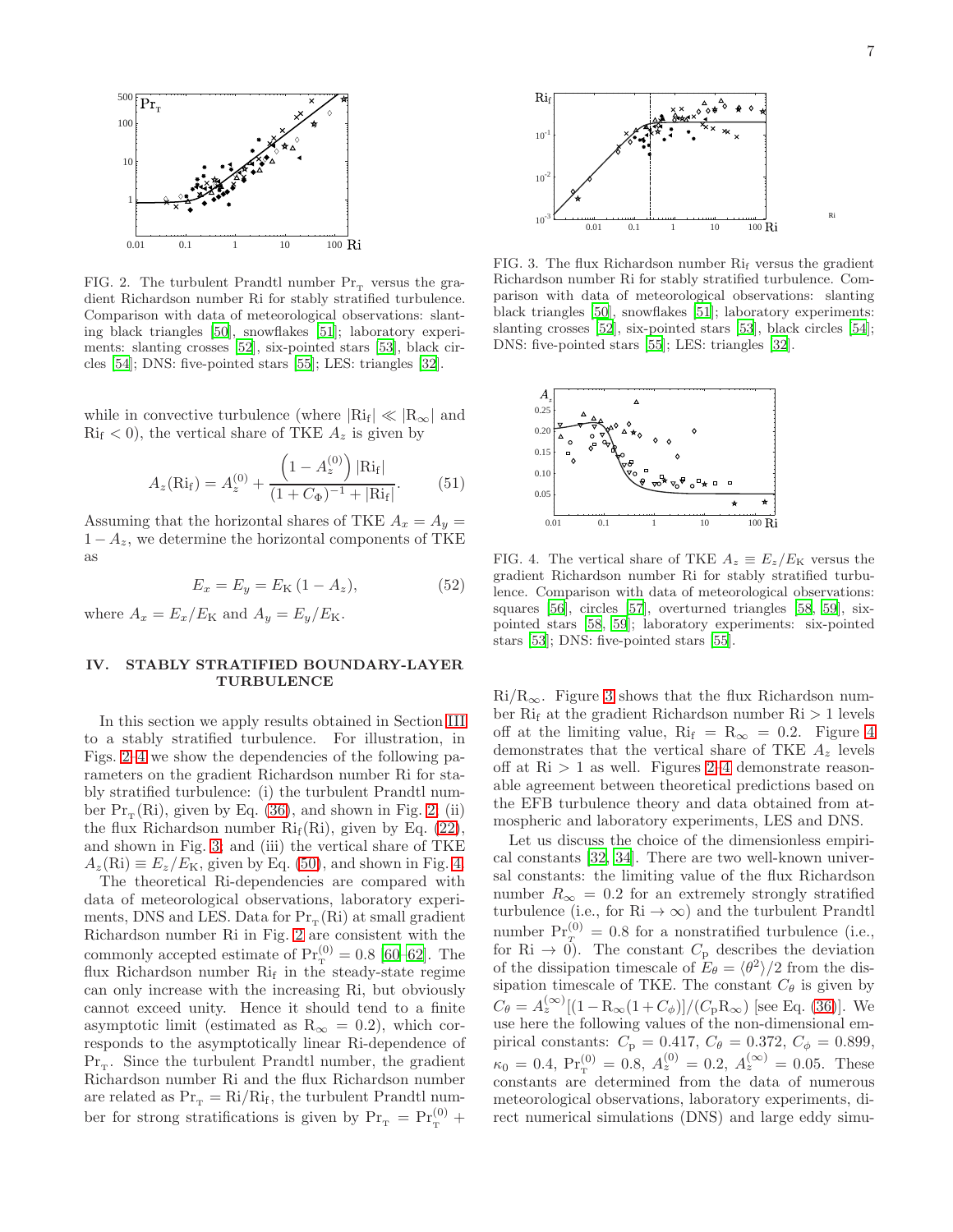lations (LES) [\[28](#page-12-1), [32](#page-12-6), [43,](#page-12-22) [50](#page-12-13)[–56,](#page-12-19) [58](#page-12-21), [63,](#page-13-3) [64\]](#page-13-4). The parameter  $C_{\tau} = 0.1$  for stably stratified turbulence and  $C_{\rm F} = C_{\tau}/\Pr_T^{(0)} = 0.125$ . For convective turbulence,  $C_{\tau}$ is the function of the flux Richardson number  $Ri<sub>f</sub>$  (see Section [V\)](#page-7-0).

Considering the applications of the obtained results to the atmospheric stably stratified boundary-layer turbulence, we derive below the theoretical relationships potentially useful in modelling applications. There are two well-known results for the wind shear in stably stratified turbulence:  $S = \tau^{1/2}/(\kappa_0 z)$  at  $\varsigma \ll 1$ , that yields the logprofile for the mean velocity, and  $S = \tau^{1/2}/(\mathcal{R}_{\infty} L)$  when  $\zeta \gg 1$ , that follows from Eq. [\(23\)](#page-3-9). Here  $\zeta = \int_0^z dz'/L(z')$ is the dimensionless height based on the local Obukhov length scale  $L(z) = \tau^{3/2}(z)/[-\beta F_z(z)]$ , and  $\kappa_0 = 0.4$  is the von Karman constant. For surface layer in stably stratified turbulence (defined as the lower layer which is 10 % of the turbulent boundary layer), the Obukhov length scale  $L$  is independent of  $z$  and the dimensionless height  $\varsigma = z/L$ .

The straightforward interpolation between these two asymptotic results for the wind shear,  $S(\varsigma)$ ,

$$
S = \frac{\tau^{1/2}}{L} \left( R_{\infty}^{-1} + \frac{1}{\kappa_0 \zeta} \right),\tag{53}
$$

yields the vertical profile of the turbulent viscosity  $K_{\mathrm{M}}(\varsigma) = \tau/S$  as

<span id="page-7-1"></span>
$$
K_{\rm M} = \tau^{1/2} L \frac{\kappa_0 \varsigma}{1 + R_{\infty}^{-1} \kappa_0 \varsigma}.
$$
 (54)

The vertical profile of the flux Richardson number  $\text{Ri}_{f}(\varsigma)$ is obtained using Eqs. [\(20\)](#page-3-6) and [\(54\)](#page-7-1):

<span id="page-7-2"></span>
$$
\text{Ri}_{\text{f}} = \frac{\kappa_0 \,\varsigma}{1 + R_{\infty}^{-1} \,\kappa_0 \,\varsigma}.\tag{55}
$$

Equation [\(55\)](#page-7-2) yields the expression for  $\varsigma$  as

<span id="page-7-4"></span>
$$
\varsigma = \frac{\text{Ri}_{\text{f}}}{\kappa_0 \left(1 - \text{Ri}_{\text{f}} / R_{\infty}\right)}.\tag{56}
$$

The vertical share of TKE  $A_z(\varsigma) \equiv E_z/E_K$  is

$$
A_z = A_z^{(0)} + \left[1 + \mathcal{R}_{\infty} (\kappa_0 \zeta)^{-1} - 2A_z^{(0)}\right]^{-1} \left[2A_z^{(0)} + \frac{1 - A_z^{(0)}}{[1 + \mathcal{R}_{\infty} (\kappa_0 \zeta)^{-1}]^{-1} - [\mathcal{R}_{\infty} (1 + C_{\Phi})]^{-1}}\right], \quad (57)
$$

and the vertical profiles of the turbulent Prandtl number  $\Pr_{T}(\varsigma)$  is given by:

<span id="page-7-3"></span>
$$
Pr_{\mathbf{T}} = Pr_{\mathbf{T}}^{(0)} \left[ 1 - \frac{C_{\theta} C_{\mathbf{p}}}{A_{z} \left[ R_{\infty}^{-1} + (\kappa_{0} \varsigma)^{-1} - (1 + C_{\Phi}) \right]} \right]^{-1}.
$$
\n(58)

The gradient Richardson number Ri and the flux Richardson number  $\mathrm{Ri}_f$  are related as  $\mathrm{Ri}(\varsigma)$  =  $\mathrm{Ri}_{\mathrm{f}}(\varsigma)\,\mathrm{Pr}_{\mathrm{T}}(\varsigma).$ 



<span id="page-7-6"></span>FIG. 5. The normalized turbulent kinetic energy  $E_K^*$  =  $E_K/u_*^2$  versus  $z/L$  obtained in the EFB theory (solid line) which is compared with the data obtained from meteorological observations at the Eureka station located in the Canadian territory of Nunavut [\[68](#page-13-5)] in the conditions of long-lived convective boundary layer typical of the arctic summer.

Equations  $(54)$ – $(58)$  are in agreement with  $[65]$  and [\[66\]](#page-13-7) similarity theories, i.e., the concept of similarity of turbulence in terms of the dimensionless height  $\varsigma =$  $\int_0^z$  $\int_0^z dz'/L(z')$ . The Monin-Obukhov similarity theory was designed for the surface layer, where the turbulent fluxes of momentum  $\tau$ , heat  $F_z$  and other scalars, as well as the length scale L, are approximated by their surface values. [\[66\]](#page-13-7) extended the similarity theory to the entire stably stratified boundary layer employing local z-dependent values of the turbulent fluxes  $\tau(z)$  and  $F_z(z)$ , and the length  $L(z)$  instead of their surface values.

Using Eqs. [\(22\)](#page-3-8) and [\(56\)](#page-7-4), we can relate  $\zeta$  and  $\tilde{Z}$  for stably stratified turbulence as

<span id="page-7-5"></span>
$$
\varsigma = \frac{\tilde{Z}\,\tilde{E}_{\rm K}^{1/2}}{\kappa_0\,(1+C_{\Phi}-\tilde{Z}\,\tilde{E}_{\rm K}^{1/2}/R_{\infty})}.\tag{59}
$$

For the surface layer  $(\tilde{Z} \ll 1)$  in stably stratified turbulence, the dimensionless height  $\zeta = z/L$ . In this case the normalised TKE is  $E_{\rm K} \approx 1$  [see Eq. [\(11\)](#page-3-10)], so that Eq. [\(59\)](#page-7-5) is reduced to

$$
\frac{z}{L} = \frac{\tilde{Z}}{\kappa_0 \left(1 + C_{\Phi}\right)}.\tag{60}
$$

This equation coincides with Eq. [\(13\)](#page-3-2) derived for the low part  $(|Z| \ll 1)$  of the surface layer in convective turbulence.

# <span id="page-7-0"></span>V. SURFACE LAYERS IN CONVECTIVE TURBULENCE

In this section we apply results obtained in Section [III](#page-2-6) to convective turbulence. In this case, the nonlinear equation for the vertical profile of the normalized TKE,  $E_{\rm K}(Z) = E_{\rm K}(Z)/E_{\rm K0}$  is given by Eq. [\(10\)](#page-3-1). In Fig. [5](#page-7-6) we show the normalized turbulent kinetic energy  $E_K^* =$  $E_K/u_*^2$  versus  $z/L$  obtained in the EFB theory. This dependence has been compared with the data [\[67\]](#page-13-8) obtained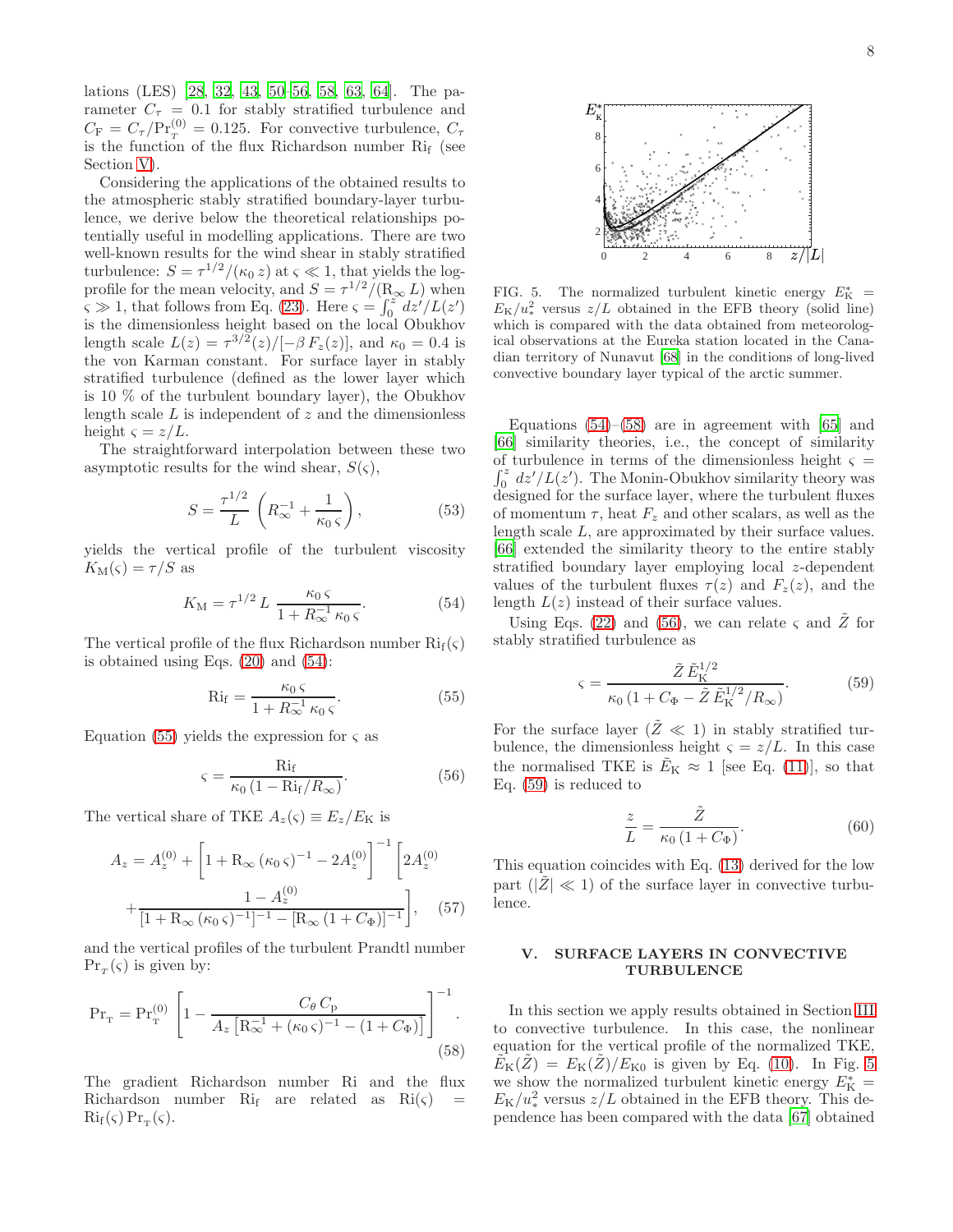

<span id="page-8-0"></span>FIG. 6. The function  $C_{\tau}$  versus  $z/L$  for convective and stably stratified turbulence.

from meteorological observations at the Eureka station located in the Canadian territory of Nunavut [\[68\]](#page-13-5) in the conditions of long-lived convective boundary layer typical of the arctic summer. The better agreement between theoretical predictions and the observation data is achieved when  $C_{\tau}$  is the following function of  $z/L$  (see Fig. [6\)](#page-8-0):

$$
C_{\tau} = \left(0.1 + \frac{1.72 \, |X(z)|}{1 + 2|X(z)|}\right) \left(1 + \frac{4z}{|L|}\right)^{-2/3}, \quad (61)
$$

where  $X(z) = Ri_f(z)/R_\infty$ . We remind that  $C_\tau$  is related to the effective dissipation time scale of the Reynolds stress.

Asymptotic solutions of Eq. [\(10\)](#page-3-1) for the normalized TKE,  $E_K(Z)$  are given by Eq. [\(11\)](#page-3-10) for a lower part  $(|\tilde{Z}|\ll 1)$  of the surface convective layer, and by Eq. [\(12\)](#page-3-11) for an upper part  $(|\tilde{Z}| \gg 1)$  of the surface convective layer. Below we present asymptotic formulas for various turbulent characteristics based on Eqs.  $(20)$ ,  $(22)$ – $(26)$ ,  $(36)$ – $(38)$ ,  $(41)$  and  $(51)$ – $(52)$  for the lower and upper parts of the surface layer in convective turbulence. In particular, the turbulence characteristics for a lower part  $(|Z| \ll 1)$  of the surface convective layer are given by

• the flux Richardson number,

$$
Ri_f = -(1 + C_{\Phi})^{-1} |\tilde{Z}|,
$$
\n(62)

• the large-scale shear,

<span id="page-8-1"></span>
$$
S = \frac{u_*}{\kappa_0 z},\tag{63}
$$

• the turbulent viscosity,

$$
K_{\mathcal{M}} = \kappa_0 u_* z, \tag{64}
$$

• the vertical share of TKE,

$$
A_z(\text{Ri}_f) = A_z^{(0)} + \left(1 - A_z^{(0)}\right)|\tilde{Z}|,\tag{65}
$$

• the turbulent Prandtl number,

$$
Pr_{\mathbf{T}} = Pr_{\mathbf{T}}^{(0)} \left[ 1 - \frac{C_{\theta} C_{\mathbf{p}}}{A_z^{(0)} \left( 1 + C_{\Phi} \right)} |\tilde{Z}| \right],\tag{66}
$$

• the level of temperature fluctuations,

$$
\frac{E_{\theta}}{\theta_*^2} = C_{\rm p} \left( 2C_{\tau} A_z^{(0)} \right)^{-1/2} \Pr_{\rm T}^{(0)} \left( 1 - C_{\rm E} |\tilde{Z}| \right),\tag{67}
$$

• the vertical gradient of the mean potential temperature,

$$
\nabla_z \overline{\Theta} = -\frac{\theta_* \Pr_{\mathcal{T}}^{(0)}}{\kappa z},\tag{68}
$$

• the ratio of the horizontal and vertical turbulent fluxes of potential temperature,

<span id="page-8-2"></span>
$$
\frac{F_i}{F_z} = -C_{\rm F} \left( 2 \, C_{\tau} \, A_z^{(0)} \right)^{-1/2} \left[ 1 - \frac{|\tilde{Z}|}{2 A_z^{(0)}} \right], \quad (69)
$$

• the horizontal components of TKE,

$$
E_x = E_y = E_{\text{K0}} \left( 1 - A_z^{(0)} \right) \left( 1 - \frac{1}{2} |\tilde{Z}| \right), \quad (70)
$$

where

$$
C_{\rm E} = \frac{1}{6} \left[ 1 + 2 \left( A_z^{(0)} \right)^{-1} \right] + \frac{C_{\theta} C_{\rm p}}{A_z^{(0)} \left( 1 + C_{\Phi} \right)}.
$$
 (71)

In Eq. [\(63\)](#page-8-1) we take into account that for the surface layer in convective turbulence, the vertical integral turbulent scale,  $\ell_z = C_{\ell} z$  and in Eq. [\(69\)](#page-8-2) we consider the case when the mean velocity  $U_i$  is directed along the x-axis.

For an upper part  $(|\tilde{Z}| \gg 1)$  of the surface convective layer, the turbulence characteristics are given by

• the flux Richardson number,

<span id="page-8-4"></span>
$$
Ri_f = -(1 + C_{\Phi})^{-1} \tilde{Z}^{4/3}, \qquad (72)
$$

• the large-scale shear,

$$
S = \frac{u_*}{|L|} \left( 1 + C_{\Phi} \right) \tilde{Z}^{-4/3},\tag{73}
$$

• the turbulent viscosity,

<span id="page-8-5"></span>
$$
K_{\mathcal{M}} = (1 + C_{\Phi})^{-1} u_* |L| \tilde{Z}^{4/3}, \tag{74}
$$

• the normalized vertical integral scale  $\ell_z$ ,

$$
\frac{\ell_z}{|L|} = (2C_\tau)^{-3/4} \tilde{Z}^{4/3},\tag{75}
$$

• the normalized TKE,

<span id="page-8-3"></span>
$$
\frac{E_{\rm K}}{u_*^2} = (2C_\tau)^{-1/2} \,\tilde{Z}^{2/3},\tag{76}
$$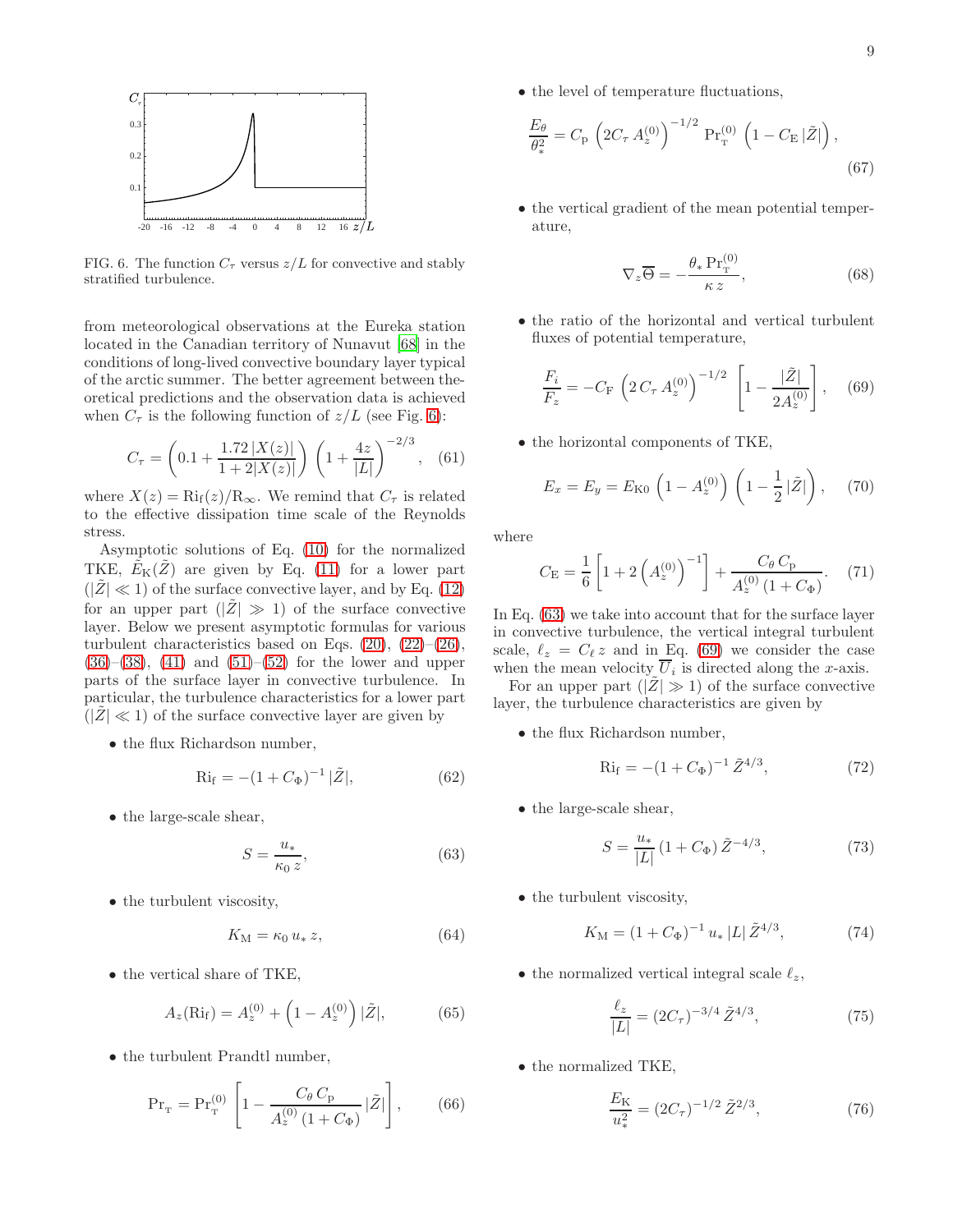

<span id="page-9-4"></span>FIG. 7. The flux Richardson number  $\mathrm{Ri}_\mathrm{f}$  versus  $z/L$  for convective and stably stratified turbulence.

• the vertical share of TKE,

$$
A_z(\text{Ri}_f) = 1 - \left(1 - A_z^{(0)}\right) \tilde{Z}^{-4/3},\tag{77}
$$

• the turbulent Prandtl number,

$$
Pr_{T} = Pr_{T}^{(\infty)} \left[ 1 - \left( 1 - \frac{Pr_{T}^{(\infty)}}{Pr_{T}^{(0)}} \right) \tilde{Z}^{-4/3} \right], \quad (78)
$$

• the level of temperature fluctuations  $E_{\theta}/\theta_*^2$ ,

<span id="page-9-1"></span>
$$
\frac{E_{\theta}}{\theta_*^2} = C_{\mathbf{p}} \ (2C_{\tau})^{-1/2} \Pr_{\mathbf{T}}^{(\infty)} \tilde{Z}^{-2/3},\tag{79}
$$

• the vertical gradient of the mean potential temperature,

<span id="page-9-2"></span>
$$
\nabla_z \overline{\Theta} = -\frac{\theta_*}{|L|} \Pr_{\mathbf{T}}^{(\infty)} \tilde{Z}^{-4/3},\tag{80}
$$

• the ratio of the horizontal and vertical turbulent fluxes of potential temperature,

<span id="page-9-0"></span>
$$
\frac{F_x}{F_z} = -C_{\rm F} (2C_{\tau})^{-1/2} \tilde{Z}^{-2/3},\tag{81}
$$

• the horizontal components of TKE,

<span id="page-9-3"></span>
$$
E_x = E_y = E_{\text{K0}} \left( 1 - A_z^{(0)} \right) \tilde{Z}^{-2/3}, \quad (82)
$$

where

$$
\Pr_{\mathbf{T}}^{(\infty)} = \Pr_{\mathbf{T}}^{(0)} \left[ 1 + \frac{C_{\theta} C_{\mathbf{p}}}{1 + C_{\Phi}} \right]^{-1}, \tag{83}
$$

and in Eq. [\(81\)](#page-9-0) we consider the case when the mean velocity  $U_i$  is directed along the x-axis.

Substituting Eq. [\(9\)](#page-3-0) and the relation  $\ell_z = C_{\ell} z$  into Eq. [\(76\)](#page-8-3), we arrive at the famous expression for the convective turbulent energy,

$$
E_{\rm K} = C_{\rm c} \, (\beta \, F_z \, z)^{2/3},\tag{84}
$$



FIG. 8. The turbulent Prandtl number  $Pr_T$  versus  $z/L$  for convective and stably stratified turbulence.



<span id="page-9-5"></span>FIG. 9. The gradient Richardson number Ri versus  $z/L$  for convective and stably stratified turbulence.

obtained by Prandtl [\[69\]](#page-13-9) using dimension analysis. Scalings for convective turbulence similar to Eqs.  $(72)$ – $(74)$ and [\(79\)](#page-9-1)–[\(80\)](#page-9-2) (where  $\ell_z = C_{\ell} z$ ), have been obtained by [\[69](#page-13-9)[–71\]](#page-13-10) using dimension analysis (see for a review books by  $[1, 2, 16]$  $[1, 2, 16]$  $[1, 2, 16]$  $[1, 2, 16]$ . The scalings similar to Eqs.  $(81)$ – $(82)$  were derived using dimension analysis by [\[14,](#page-11-5) [15](#page-11-9)]. Most of the above scalings are in agreement with the data of the atmospheric observations discussed by [\[72\]](#page-13-11).

In Figs. [7–](#page-9-4)[16](#page-10-0) we show vertical profiles of various turbulent characteristics for convective  $(L < 0)$  and stably stratified  $(L > 0)$  turbulence. These dependencies are based on Eqs.  $(8)$ ,  $(10)$ ,  $(13)$ ,  $(20)$ ,  $(22)$ – $(26)$ ,  $(36)$ – $(38)$ ,  $(41)$ ,  $(50)$ – $(52)$  and  $(59)$ . Three basic dimensional numbers,  $\mathrm{Ri}_f$ ,  $\mathrm{Pr}_T$  and  $\mathrm{Ri}$ , plotted in Figs. [7–](#page-9-4)[9,](#page-9-5) are related by the expression  $\mathrm{Ri} = \mathrm{Ri}_{\mathrm{f}} \mathrm{Pr}_{\mathrm{T}}$ .

Absolute values of the gradient Richardson number Ri in convective turbulence are much larger than in stably stratified turbulence. The reason is that the large-scale shear in convective turbulence is much smaller than in stably stratified turbulence (see Fig. [10\)](#page-10-1). This is because TKE in convective turbulence is much stronger than in stably stratified turbulence (see Fig. [12\)](#page-10-2), e.g, in convection, both, the buoyancy and large-scale shear produce turbulence. Contrary, in stably stratified turbulence, the large-scale shear produces TKE, while the buoyancy decreases TKE and produces the temperature fluctuations.

On the other hand, the normalized intensity of potential temperature fluctuations  $\tilde{E}_{\theta} = E_{\theta} / \theta_*^2$  (see Fig. [13\)](#page-10-3) in convective turbulence is much weaker than in stably stratified turbulence. The latter is caused by a weak gradient of the mean potential temperature in convective turbulence in comparison with that of stably stratified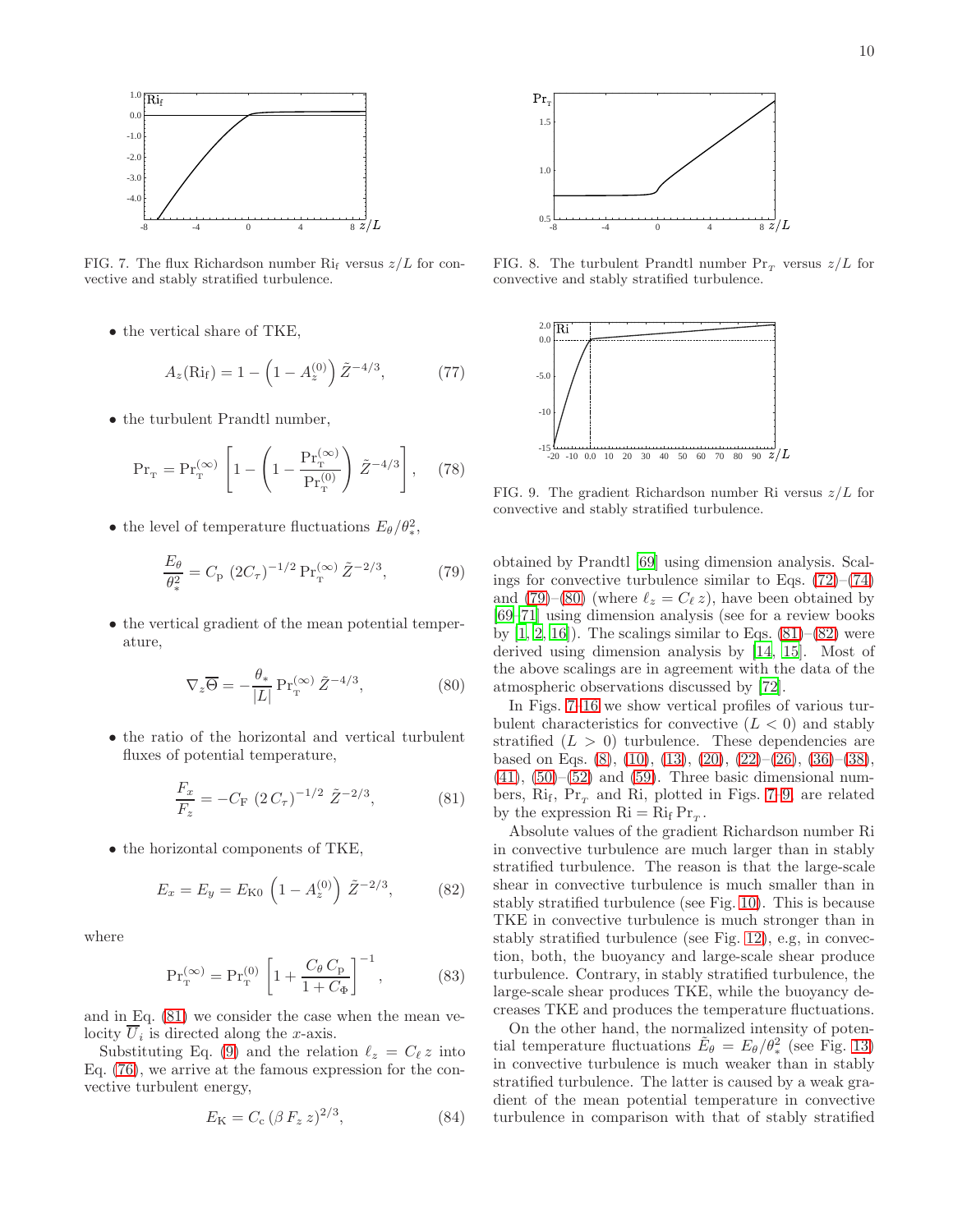

<span id="page-10-1"></span>FIG. 10. The normalised mean velocity  $\tilde{U}_y = \overline{U}_y/u_*$  (solid line) versus  $z/L$  for convective and stably stratified turbulence, where the normalised height of the roughness elements is  $z_*/L = 5.28 \times 10^{-4}$ . The dotted line corresponds to  $\tilde{U}_y = \kappa^{-1} \ln(z/z_*)$ .



<span id="page-10-4"></span>FIG. 11. The normalised mean temperature difference  $\Theta =$  $(\overline{T} - \overline{T}_b)/\theta_*$  versus  $z/L$  for convective and stably stratified turbulence, where  $\overline{T}_b$  is the mean temperature at the lower boundary.



<span id="page-10-2"></span>FIG. 12. The normalized turbulent kinetic energy  $E_K^* =$  $E_K/u_*^2$  versus  $z/L$  for convective and stably stratified turbulence.



<span id="page-10-3"></span>FIG. 13. The normalized intensity of potential temperature fluctuations  $\tilde{E}_{\theta} = E_{\theta}/\theta_*^2$  versus  $z/L$  for convective and stably stratified turbulence.



FIG. 14. The normalized vertical share  $A<sub>z</sub>$  of turbulent kinetic energy versus  $z/L$  for convective and stably stratified turbulence.

<span id="page-10-5"></span>

<span id="page-10-6"></span>FIG. 15. The normalized turbulent kinetic energy  $\tilde{E}_{\text{K0}} =$  $E_{\text{K0}}/u_*^2$  versus  $z/L$  for convective and stably stratified turbulence.

turbulence (see Fig. [11\)](#page-10-4). The vertical share  $A_z$  of turbulent kinetic energy in stably stratified turbulence is changed stronger than in the surface layers of convective turbulence (see Fig. [14\)](#page-10-5). Indeed, turbulence tends to be two-dimension for very large gradient Richardson number in stably stratified turbulence, i.e.,  $A_z$  becomes very small. Contrary, in convection the buoyancy is dominated in the energy production in the upper part of the surface layer, resulting in a strong increase of the vertical TKE, i.e., the vertical share  $A_z \rightarrow 1$ .

Since the normalized turbulent kinetic energy  $\tilde{E}_{\text{K0}} =$  $E_{\text{K0}}/u_*^2$  is inversely proportional to the vertical share  $A_z$ , it changes significantly in stably stratified turbulence in comparison with convective turbulence (see Fig. [15\)](#page-10-6). In Fig. [16](#page-10-0) we show the normalized vertical integral scale  $\ell_z/L$  versus  $z/L$  for convective and stably stratified turbulence. In stably stratified turbulence, the vertical inte-



<span id="page-10-0"></span>FIG. 16. The normalized vertical integral scale  $\ell_z/L$  versus  $z/L$  for convective and stably stratified turbulence.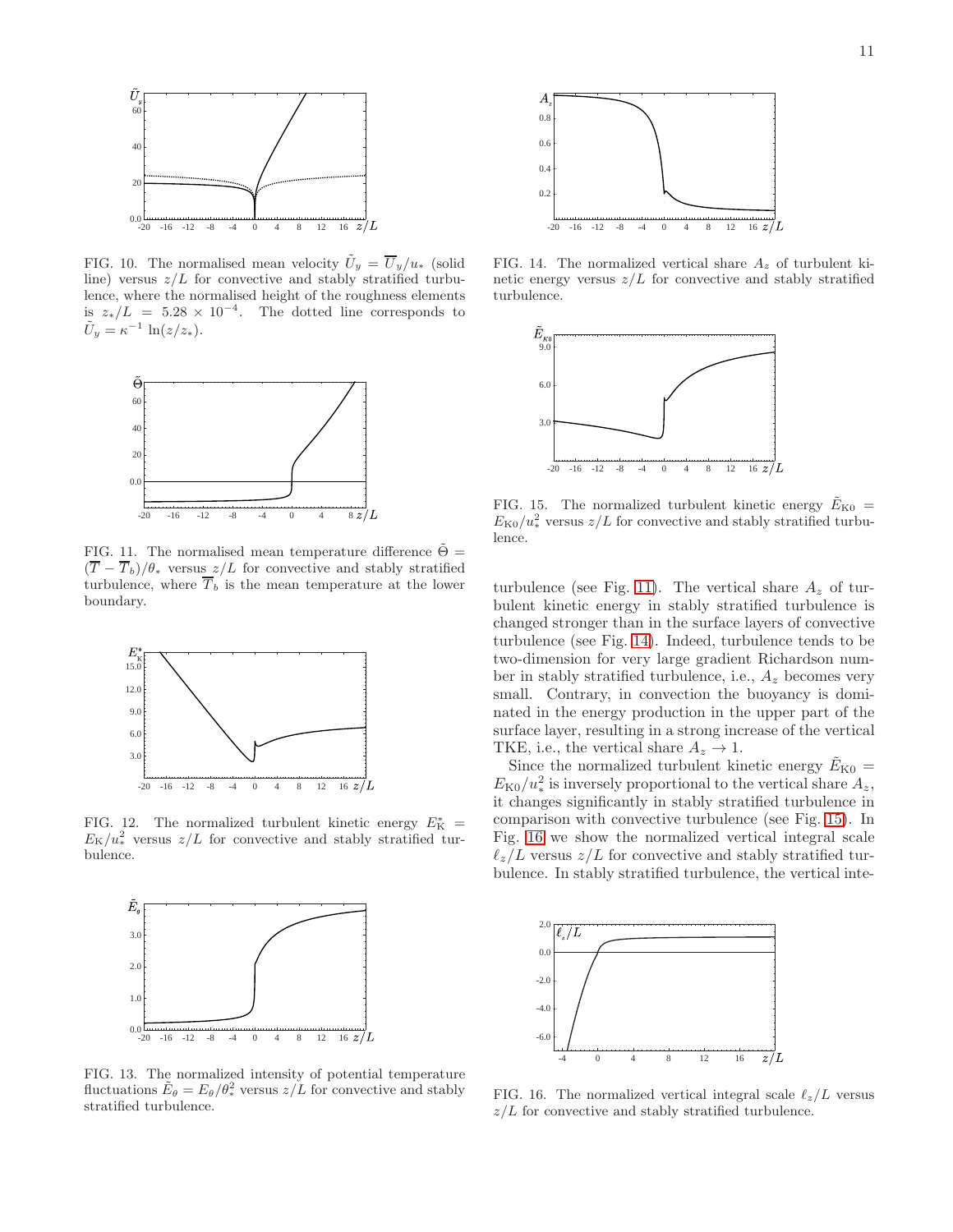gral scale reaches the Obukhov length scale at high gradient Richarson numbers. Contrary, in convective turbulence the ratio  $\ell_z/|L|$  is strongly increases with height.

# VI. CONCLUSIONS

We develop a unified theory for the atmospheric surface layers in turbulent convection and stably stratified turbulence. This theory is based on the energy- and flux budget turbulence closure model that uses the budget equations for turbulent energies and fluxes. In the framework of this theory we determine the vertical profiles for all turbulent characteristics and for the mean velocity and mean potential temperature. In particular, we find the vertical profiles of turbulent kinetic energy, the intensity of turbulent potential temperature fluctuations, the vertical turbulent fluxes of momentum and buoyancy (proportional to potential temperature), the integral turbulence scale, the turbulent anisotropy, the turbulent Prandtl number and the flux Richardson number.

Since the large-scale shear in convective turbulence is much smaller than in stably stratified turbulence, the absolute values of the gradient Richardson number in convective turbulence are much larger than in stably stratified turbulence. This is natural result, since turbulent kinetic energy (produced by both, the buoyancy and largescale shear) in convective turbulence is much stronger than in stably stratified turbulence. On the other hand, the large-scale shear produces turbulent kinetic energy in stably stratified turbulence, and the buoyancy decreases TKE and produces the temperature fluctuations. In convective turbulence, the gradient of the mean potential temperature is usually small in comparison with stably stratified turbulence. Therefore, potential temperature fluctuations are much smaller than in stably stratified turbulence. The vertical integral scale in stably stratified turbulence can only reach the Obukhov length scale at high gradient Richarson numbers. On the other hand, the vertical integral scale in convective turbulence can be much larger than the absolute value of the Obukhov length scale.

### ACKNOWLEDGMENTS

This paper is dedicated to Prof. Sergej Zilitinkevich (1936-2021) who initiated this work and discussed the obtained results. This research was supported in part by the PAZY Foundation of the Israel Atomic Energy Commission (grant No. 122-2020), the Israel Ministry of Science and Technology (grant No. 3-16516) and the Academy of Finland (grant No. 314 798/799).

- <span id="page-11-0"></span>[1] A. S. Monin and A. M. Yaglom, *Statistical Fluid Mechanics*, Vol. 1 (MIT Press, 1971).
- <span id="page-11-6"></span>[2] A. S. Monin and A. M. Yaglom, *Statistical Fluid Mechanics*, Vol. 2 (Courier Corporation, 2013).
- [3] W. D. McComb, *The Physics of Fluid Turbulence* (Oxford Science Publications, 1990).
- [4] U. Frisch, *Turbulence: the Legacy of A. N. Kolmogorov* (Cambridge University Press, Cambridge, 1995).
- [5] S. B. Pope, *Turbulent Flows* (Cambridge University Press, Cambridge, 2000).
- [6] M. Lesieur, *Turbulence in Fluids* (Springer, 2008).
- [7] P. A. Davidson, *Turbulence in Rotating, Stratified and Electrically Conducting Fluids* (Cambridge University Press, Cambridge, 2013).
- <span id="page-11-1"></span>[8] I. Rogachevskii, *Introduction to Turbulent Transport of Particles, Temperature and Magnetic Fields* (Cambridge University Press, Cambridge, 2021).
- <span id="page-11-2"></span>[9] A. N. Kolmogorov, Dissipation of energy in the locally isotropic turbulence, Dokl. Akad. Nauk SSSR A 32, 16 (1941).
- [10] A. N. Kolmogorov, Energy dissipation in locally isotropic turbulence, Dokl. Akad. Nauk. SSSR A 32, 19 (1941).
- <span id="page-11-7"></span>[11] A. N. Kolmogorov, The equations of turbulent motion in an incompressible fluid, Izvestia Akad. Sci., USSR; Phys. 6, 56 (1942).
- <span id="page-11-3"></span>[12] A. N. Kolmogorov, The local structure of turbulence in incompressible viscous fluid for very large reynolds numbers, Proc. Roy. Soc. London A 434, 9 (1991).
- <span id="page-11-4"></span>[13] S. Zilitinkevich, E. Kadantsev, I. Repina, E. Mortikov, and A. Glazunov, Order out of chaos: Shifting paradigm

of convective turbulence, J. Atmosph. Sci. 78, 3925 (2021).

- <span id="page-11-5"></span>[14] S. S. Zilitinkevich, Turbulence and diffusion in free convection, Izv. Acad. Sci. USSR Atmos. Ocean. Phys. 7, 825 (1971).
- <span id="page-11-9"></span>[15] S. S. Zilitinkevich, Shear convection, Boundary-Layer Meteor., 3, 416 (1973).
- <span id="page-11-8"></span>[16] S. S. Zilitinkevich, *Turbulent Penetrative Convection* (Aldershot: Avebury Technical, 1991).
- [17] S. Zilitinkevich, J. Hunt, I. N. Esau, A. Grachev, D. Lalas, E. Akylas, M. Tombrou, C. Fairall, H. Fernando, A. Baklanov, *et al.*, The influence of large convective eddies on the surface-layer turbulence, Quart. J. Roy. Meteorolog. Soc. 132, 1426 (2006).
- [18] J. Wyngaard and O. Coté, The budgets of turbulent kinetic energy and temperature variance in the atmospheric surface layer, J. Atmosph. Sci. 28, 190 (1971).
- [19] B. Kader and A. Yaglom, Mean fields and fluctuation moments in unstably stratified turbulent boundary layers, J. Fluid Mech. 212, 637 (1990).
- [20] T. Elperin, N. Kleeorin, I. Rogachevskii, and S. Zilitinkevich, Formation of large-scale semi-organized structures in turbulent convection, Phys. Rev. E 66, 066305 (2002).
- [21] T. Elperin, N. Kleeorin, I. Rogachevskii, and S. Zilitinkevich, Tangling turbulence and semi-organized structures in convective boundary layers, Boundary-Layer Meteorol. 119, 449 (2006).
- [22] T. Elperin, I. Golubev, N. Kleeorin, and I. Rogachevskii, Large-scale instabilities in a nonrotating turbulent convection, Phys. Fluids 18, 126601 (2006).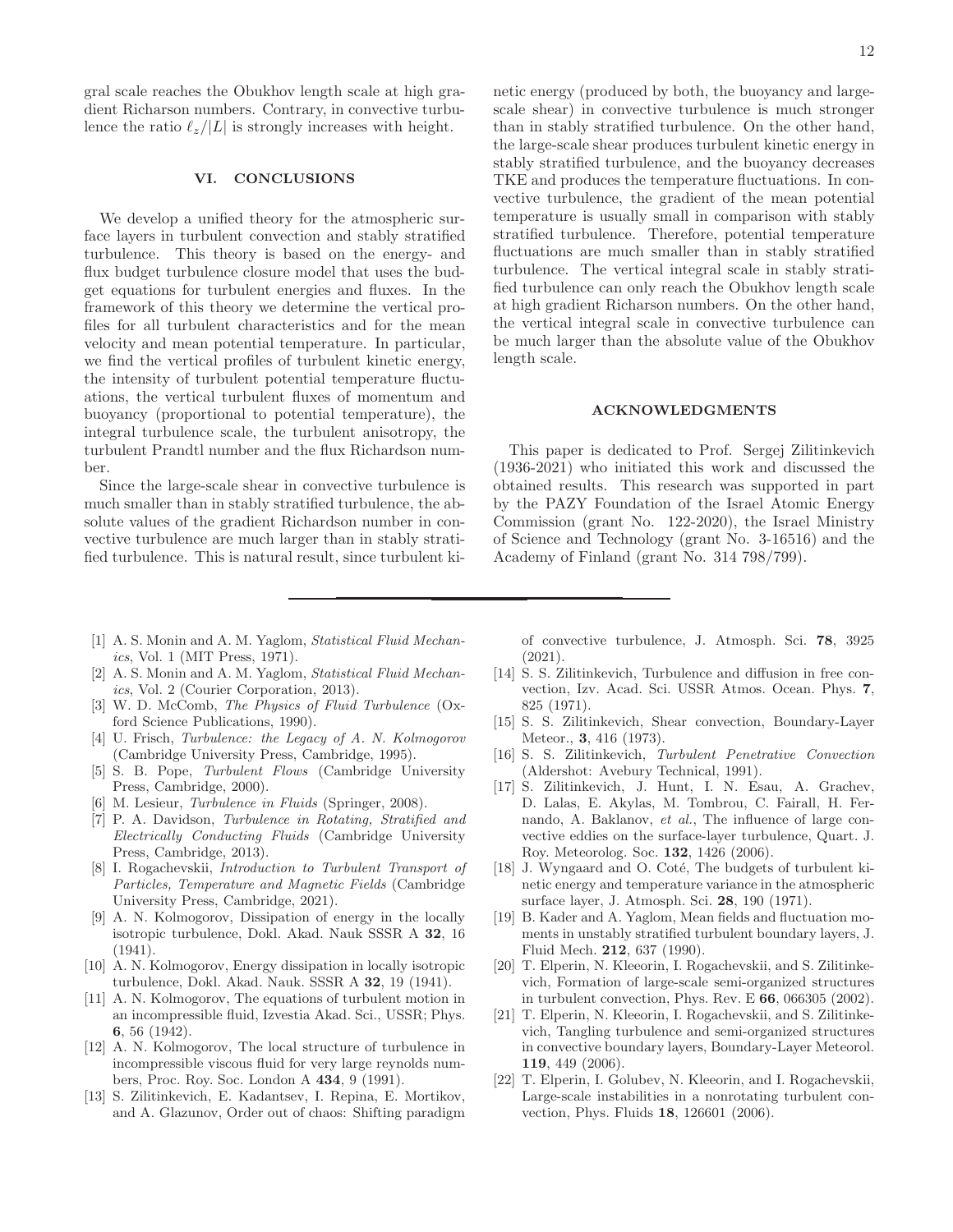- [23] A. Glazunov and V. Dymnikov, Spatial spectra and characteristic horizontal scales of temperature and velocity fluctuations in the convective boundary layer of the atmosphere, Izv. Atmos. Ocean. Phys. 49, 33 (2013).
- [24] T. Banerjee, G. Katul, S. Salesky, and M. Chamecki, Revisiting the formulations for the longitudinal velocity variance in the unstable atmospheric surface layer, Quart. J. Roy. Meteorolog. Soc. 141, 1699 (2015).
- [25] S. T. Salesky, M. Chamecki, and E. Bou-Zeid, On the nature of the transition between roll and cellular organization in the convective boundary layer, Boundary-Layer Meteorol. 163, 41 (2017).
- [26] S. Salesky and W. Anderson, Buoyancy effects on largescale motions in convective atmospheric boundary layers: implications for modulation of near-wall processes, J. Fluid Mech. 856, 135 (2018).
- <span id="page-12-0"></span>[27] S. Salesky and W. Anderson, Coherent structures modulate atmospheric surface layer flux-gradient relationships, Phys. Rev. Lett. 125, 124501 (2020).
- <span id="page-12-1"></span>[28] S. S. Zilitinkevich, T. Elperin, N. Kleeorin, and I. Rogachevskii, Energy- and flux budget (efb) turbulence closure model for stably stratified flows. part i: Steadystate, homogeneous regimes, Boundary-Layer Meteorol. 125, 167 (2007).
- [29] S. S. Zilitinkevich, T. Elperin, N. Kleeorin, I. Rogachevskii, I. Esau, T. Mauritsen, and M. W. Miles, Turbulence energetics in stably stratified geophysical flows: Strong and weak mixing regimes, Quarterly J. Roy. Meteorol. Soc. 134, 793 (2008).
- <span id="page-12-11"></span>[30] S. S. Zilitinkevich, T. Elperin, N. Kleeorin, V. L'vov, and I. Rogachevskii, Energy-and flux-budget turbulence closure model for stably stratified flows. part ii: the role of internal gravity waves, Boundary-Layer Meteorol. 133, 139 (2009).
- [31] S. S. Zilitinkevich, I. Esau, N. Kleeorin, I. Rogachevskii, and R. D. Kouznetsov, On the velocity gradient in stably stratified sheared flows. part 1: asymptotic analysis and applications, Boundary-Layer Meteorol. 135, 505 (2010).
- <span id="page-12-6"></span>[32] S. S. Zilitinkevich, T. Elperin, N. Kleeorin, I. Rogachevskii, and I. Esau, A hierarchy of energy- and fluxbudget (efb) turbulence closure models for stably stratified geophysical flows, Boundary-Layer Meteorol. 146, 341 (2013).
- <span id="page-12-2"></span>[33] N. Kleeorin, I. Rogachevskii, I. A. Soustova, Y. I. Troitskaya, O. S. Ermakova, and S. Zilitinkevich, Internal gravity waves in the energy and flux budget turbulenceclosure theory for shear-free stably stratified flows, Phys. Rev. E 99, 063106 (2019).
- <span id="page-12-3"></span>[34] N. Kleeorin, I. Rogachevskii, and S. Zilitinkevich, Energy and flux budget closure theory for passive scalar in stably stratified turbulence, Phys. Fluids 33, 076601 (2021).
- <span id="page-12-4"></span>[35] T. Mauritsen, G. Svensson, S. S. Zilitinkevich, I. Esau, L. Enger, and B. Grisogono, A total turbulent energy closure model for neutrally and stably stratified atmospheric boundary layers, J. Atmos. Sci. 64, 4113 (2007).
- [36] B. Galperin, S. Sukoriansky, and P. S. Anderson, On the critical richardson number in stably stratified turbulence, Atmosph. Sci. Lett. 8, 65 (2007).
- <span id="page-12-7"></span>[37] V. Canuto, Y. Cheng, A. Howard, and I. Esau, Stably stratified flows: A model with no ri (cr), Journal of the atmospheric sciences 65, 2437 (2008).
- [38] V. S. L'vov, I. Procaccia, and O. Rudenko, Turbulent fluxes in stably stratified boundary layers, Physica Scripta 2008, 014010 (2008).
- [39] S. Sukoriansky and B. Galperin, Anisotropic turbulence and internal waves in stably stratified flows (qnse theory), Physica Scripta 2008, 014036 (2008).
- [40] H. Savijärvi, Stable boundary layer: Parametrizations for local and larger scales, Quart. J. Roy. Meteorolog. Soc. 135, 914 (2009).
- [41] L. Kantha and S. Carniel, A note on modeling mixing in stably stratified flows, J. Atmosph. Sci. 66, 2501 (2009).
- [42] Y. Kitamura, Modifications to the mellor-yamadanakanishi-niino (mynn) model for the stable stratification case, J. Meteorolog. Soc. Japan. Ser. II 88, 857 (2010).
- <span id="page-12-22"></span>[43] D. Li, G. G. Katul, and S. S. Zilitinkevich, Closure schemes for stably stratified atmospheric flows without turbulence cutoff, J. Atmosph. Sci. 73, 4817 (2016).
- <span id="page-12-5"></span>[44] D. Li, Turbulent prandtl number in the atmospheric boundary layer-where are we now?, Atmosph. Res. 216, 86 (2019).
- <span id="page-12-8"></span>[45] J. C. Kaimal and J. J. Finnigan, *Atmospheric Boundary Layer Flows: Their Structure and Measurement* (Oxford University press, 1994).
- [46] L. Ostrovsky and Y. I. Troitskaya, A model of turbulent transfer and dynamics of turbulence in a stratified shearflow, Izv. Atmos. Ocean. Phys. 23, 1031 (1987).
- <span id="page-12-9"></span>[47] V. Canuto and F. Minotti, Stratified turbulence in the atmosphere and oceans: A new subgrid model, J. Atmosph. Sci. 50, 1925 (1993).
- <span id="page-12-10"></span>[48] V. S. L'vov, I. Procaccia, and O. Rudenko, Energy conservation and second-order statistics in stably stratified turbulent boundary layers, Environmental Fluid Mechanics 9, 267 (2009).
- <span id="page-12-12"></span>[49] J. C. Rotta, Statistische theorie nichthomogener turbulenz, Zeitschrift für Physik 129, 547 (1951).
- <span id="page-12-13"></span>[50] J. Kondo, O. Kanechika, and N. Yasuda, Heat and momentum transfers under strong stability in the atmospheric surface layer, J. Atmosph. Sci. 35, 1012 (1978).
- <span id="page-12-14"></span>[51] F. Bertin, J. Barat, and R. Wilson, Energy dissipation rates, eddy diffusivity, and the prandtl number: An in situ experimental approach and its consequences on radar estimate of turbulent parameters, Radio Science 32, 791 (1997).
- <span id="page-12-15"></span>[52] C. R. Rehmann and J. R. Koseff, Mean potential energy change in stratified grid turbulence, Dynamics of Atmospheres and Oceans 37, 271 (2004).
- <span id="page-12-16"></span>[53] Y. Ohya, Wind-tunnel study of atmospheric stable boundary layers over a rough surface, Boundary-Layer Meteorol. 98, 57 (2001).
- <span id="page-12-17"></span>[54] E. J. Strang and H. J. S. Fernando, Vertical mixing and transports through a stratified shear layer, J. Phys. Oceanogr. 31, 2026 (2001).
- <span id="page-12-18"></span>[55] D. D. Stretch, J. W. Rottman, S. K. Venayagamoorthy, K. K. Nomura, and C. R. Rehmann, Mixing efficiency in decaying stably stratified turbulence, Dynamics of Atmospheres and Oceans 49, 25 (2010).
- <span id="page-12-19"></span>[56] L. Mahrt and D. Vickers, Boundary-layer adjustment over small-scale changes of surface heat flux, Boundary-Layer Meteorology 116, 313 (2005).
- <span id="page-12-20"></span>[57] T. Uttal, J. A. Curry, M. G. McPhee, D. K. Perovich, R. E. Moritz, J. A. Maslanik, P. S. Guest, H. L. Stern, J. A. Moore, R. Turenne, *et al.*, Surface heat budget of the arctic ocean, Bulletin of the American Meteorological Society 83, 255 (2002).
- <span id="page-12-21"></span>[58] G. S. Poulos, W. Blumen, D. C. Fritts, J. K. Lundquist, J. Sun, S. P. Burns, C. Nappo, R. Banta, R. Newsom, J. Cuxart, *et al.*, Cases-99: A comprehensive investiga-